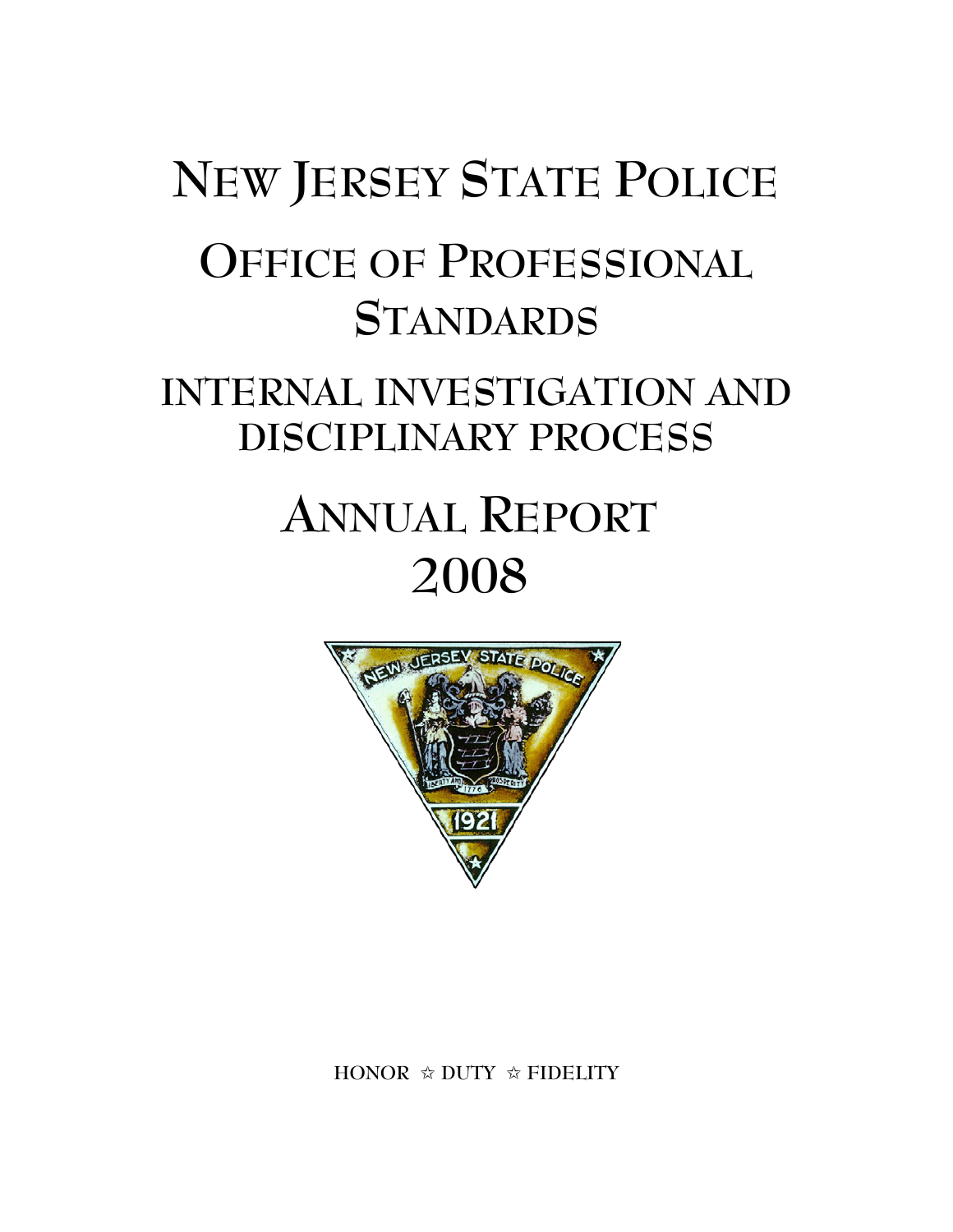| Intake Unit $\dots \dots \dots \dots \dots \dots \dots \dots \dots \dots \dots \dots \dots \dots \dots \dots$ |    |
|---------------------------------------------------------------------------------------------------------------|----|
|                                                                                                               |    |
|                                                                                                               |    |
| Staff Inspection Unit $\ldots \ldots \ldots \ldots \ldots \ldots \ldots \ldots \ldots \ldots \ldots \ldots$   |    |
|                                                                                                               |    |
|                                                                                                               |    |
|                                                                                                               |    |
|                                                                                                               |    |
|                                                                                                               |    |
|                                                                                                               |    |
|                                                                                                               |    |
|                                                                                                               |    |
|                                                                                                               |    |
|                                                                                                               |    |
| EEO / AA Investigations and/or Compliance Investigations Forwarded to O.P.S. 7                                |    |
|                                                                                                               |    |
|                                                                                                               |    |
|                                                                                                               |    |
|                                                                                                               |    |
| Five Year Comparison of Complaint Sources (Chart)                                                             | 10 |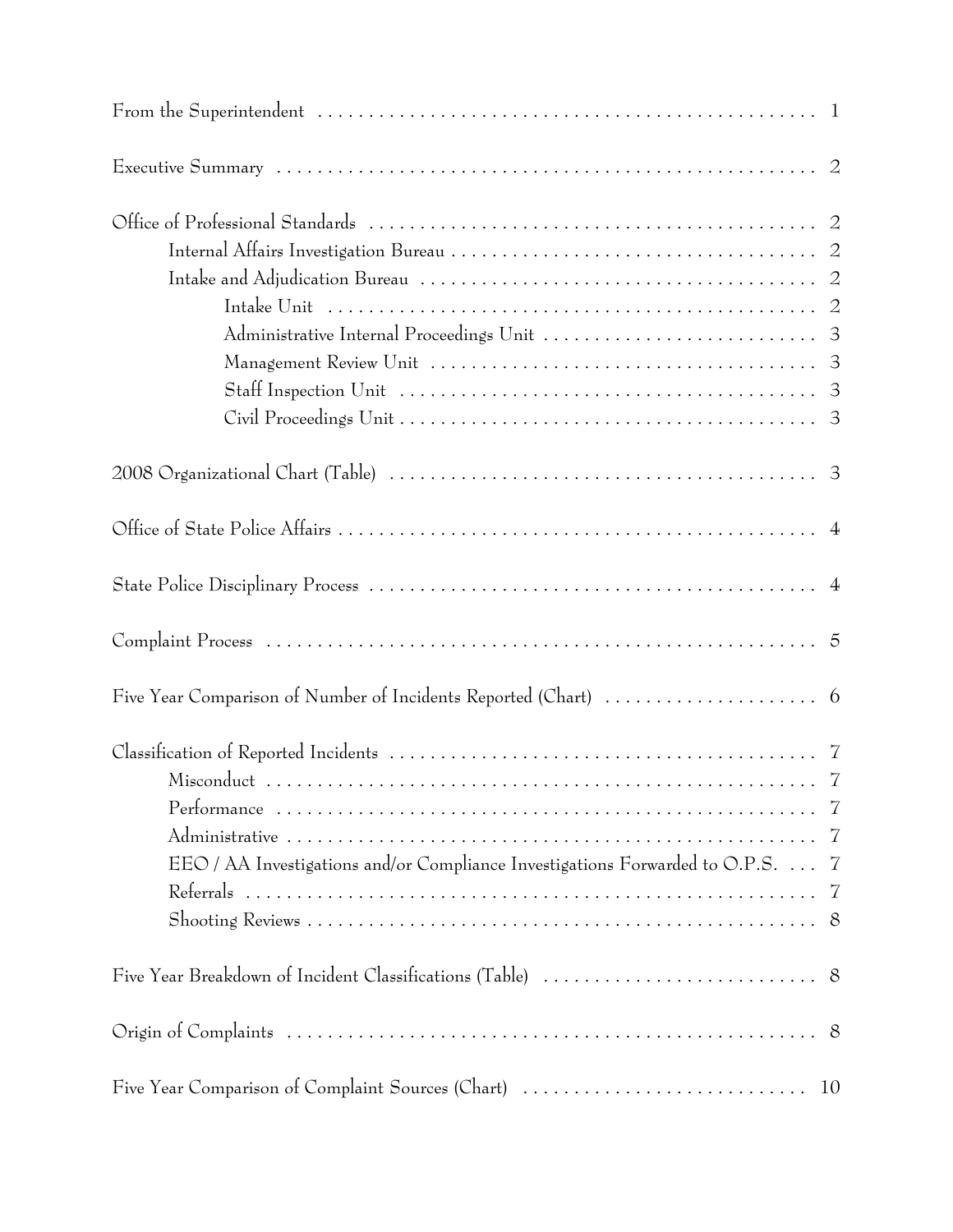| On-duty Conduct: State Police or                       |    |
|--------------------------------------------------------|----|
| Other Law Enforcement Agency Initiated Proceedings  11 |    |
|                                                        |    |
|                                                        | 12 |
|                                                        |    |
|                                                        |    |
|                                                        |    |
|                                                        |    |
|                                                        |    |
|                                                        |    |
|                                                        |    |
|                                                        |    |
|                                                        |    |
|                                                        |    |
|                                                        |    |
|                                                        |    |
|                                                        |    |
|                                                        |    |
|                                                        | 23 |
|                                                        |    |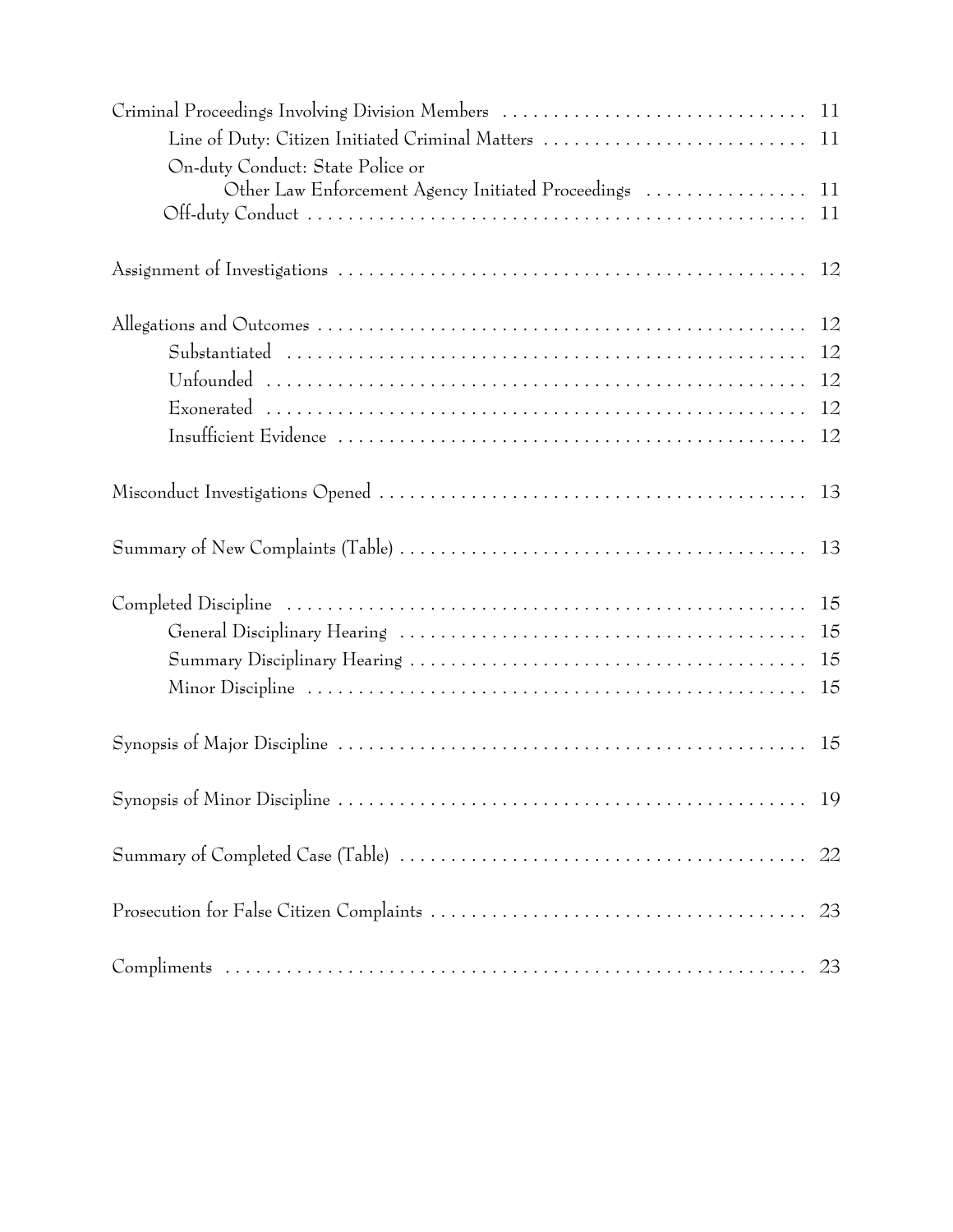#### **FROM THE SUPERINTENDENT...**

I am pleased to present the Governor, the Legislature and the citizens of New Jersey with the New Jersey State Police, *2008 Office of Professional Standards Annual Report* ("*the report*"). The State Police began producing this report in the year 2000 in response to legislation providing the public with an ability to examine the internal affairs function of the State Police and be reassured that it is truly operating in a trustworthy and acceptable manner. This year is no exception. Herein, the reader will find clearly presented topics, including descriptions of the current Office of Professional Standards (OPS) Table of Organization and related office functions, an explanation of the classification process for all reportable incidents, the system by which incidents are addressed and disposed of, and finally, a detailed analysis of the data compiled during 2008.

A law enforcement entity in a democratic society can tie its effectiveness directly to the level of trust it enjoys within the community it serves. A significant factor in gaining and maintaining that trust is ensuring that there is a st<mark>rict</mark> allegiance to a highly professional and transparent internal affairs function. It follows that the execution of the internal affairs function within a professional law enforcement entity presents challenges that require constant and consistent vigilance. I believe that a fair review of the *2008 Annual Report* will support the conclusion that the New Jersey State PROSPERITY Police maintains that level of vigilance.

This introduction will not restate all of the facts, figures and analysis articulated in this report, other than to remind the reader that troopers of the New Jersey State Police engaged in more than 1.2 million police/citizen contacts during the calendar year 2008. Any single complaint reported to the OPS that was generated within that vast number of contacts was, without exception, assigned a number, classified, and addressed in accordance with established highly-reputable best practices.

In addition to adhering to best practices, we conduct further system checks and balances through an auditing process conducted by the Office of State Police Affairs (OSPA), Office of the Attorney General. Twice annually, the OSPA conducts a comprehensive audit of the OPS functions, including a thorough critique of all misconduct cases closed during the period under review. To date, these audits support the conclusion that the OPS continues to operate at a high levels of proficiency and police accountability.

My personal commitment to the mission of the Office of Professional Standards is unwavering. I want to express my sincere appreciation for the hard work and dedication of the men and women of that office as, once again, I present to you the *2008 Office of Professional Standards Annual Report*.

Honor, Duty, and F

fosed Lfwerb

Joseph R. Fuentes Colonel Superintendent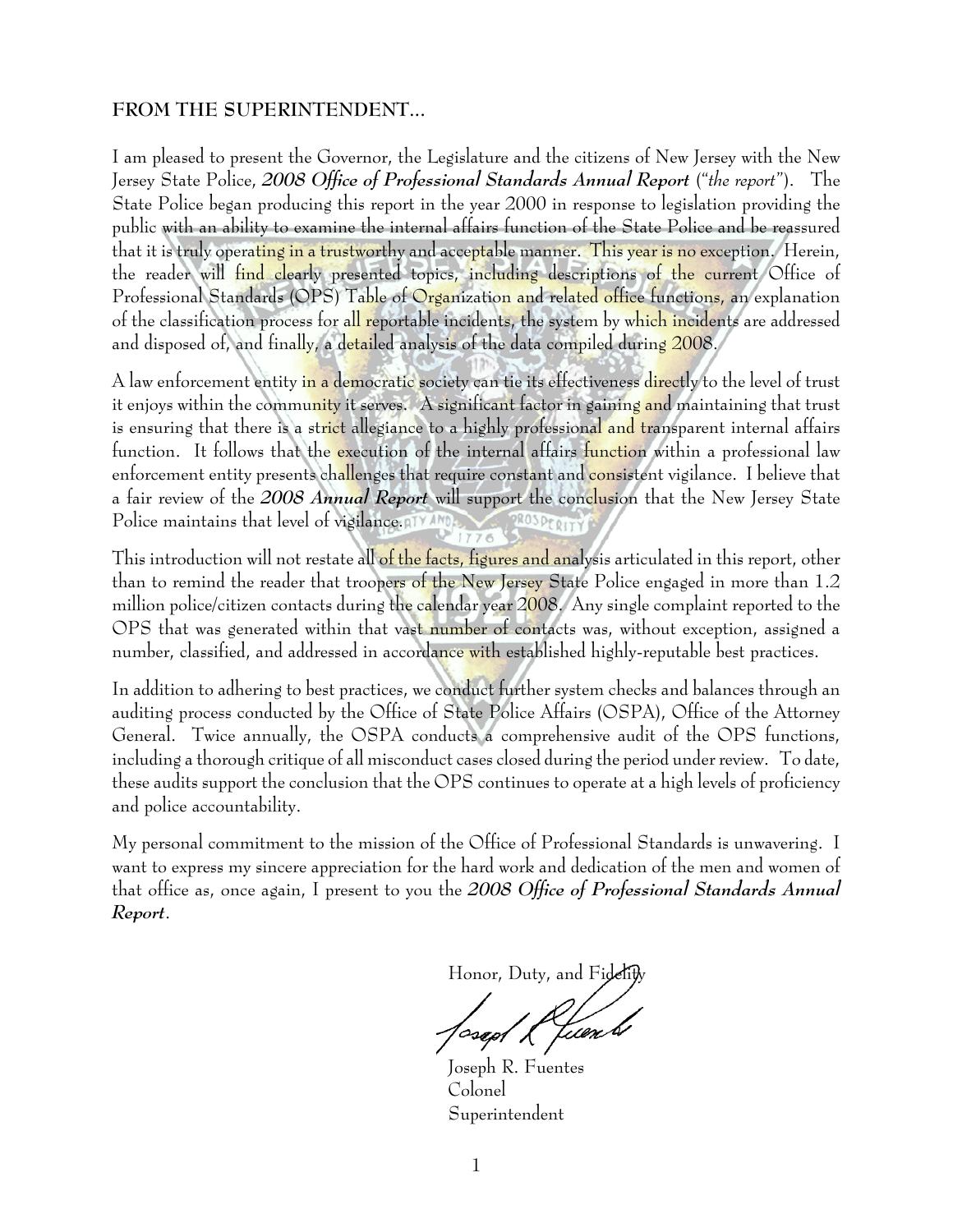#### **EXECUTIVE SUMMARY**

This report is intended to provide the Governor, State Legislature, the citizens of the State of New Jersey, and all other interested parties a brief history of the State Police internal affairs process and a comprehensive look at the disciplinary system employed by the Division. Included in the report are explanations of how the Division receives complaints, classifies the allegations, assigns cases for investigation, and adjudicates substantiated charges against enlisted members. The report also provides overviews of major and minor discipline imposed in 2008 as the result of substantiated allegations and other actions taken by the Division to address aberrant behavior.

#### **OFFICE OF PROFESSIONAL STANDARDS**

In 1999, the Attorney General's Office conducted a review of the Division's disciplinary system. As a result of this review, the Internal Affairs Bureau was reorganized and the Office of Professional Standards was established. The investigative and adjudication functions were transferred from the Division Staff Section and placed under the control of a major reporting directly to the superintendent. During 2001, the Division Standing Operating Procedure that governs the Office of Professional Standards was completely revised, and the new policy was adopted in January 2002. This revision ultimately resulted in the formation of two distinct bureaus within the office. On December 31, 2008, the Office of Professional Standards consisted of 61 persons. This includes 9 professional support personnel and 52 enlisted persons.

#### **INTERNAL AFFAIRS INVESTIGATION BUREAU**

The Internal Affairs Investigation Bureau is responsible for investigating all misconduct complaints made against enlisted members of the State Police. This bureau is commanded by a captain holding the position of bureau chief. The bureau also has an assistant bureau chief holding the rank of lieutenant. In addition, there are regional field units staffed with investigators which are located in north, central and south Jersey.

#### **INTAKE AND ADJUDICATION BUREAU**

The Intake and Adjudication Bureau is also commanded by a captain, as bureau chief, and lieutenant, as assistant bureau chief. The bureau is divided into five (5) units with varying responsibilities:

**The Intake Unit:** Accepts, classifies, and assigns or refers all reportable incidents received by the Office of Professional Standards. This unit is also responsible for notifying complainants of the Division's response to the complaints.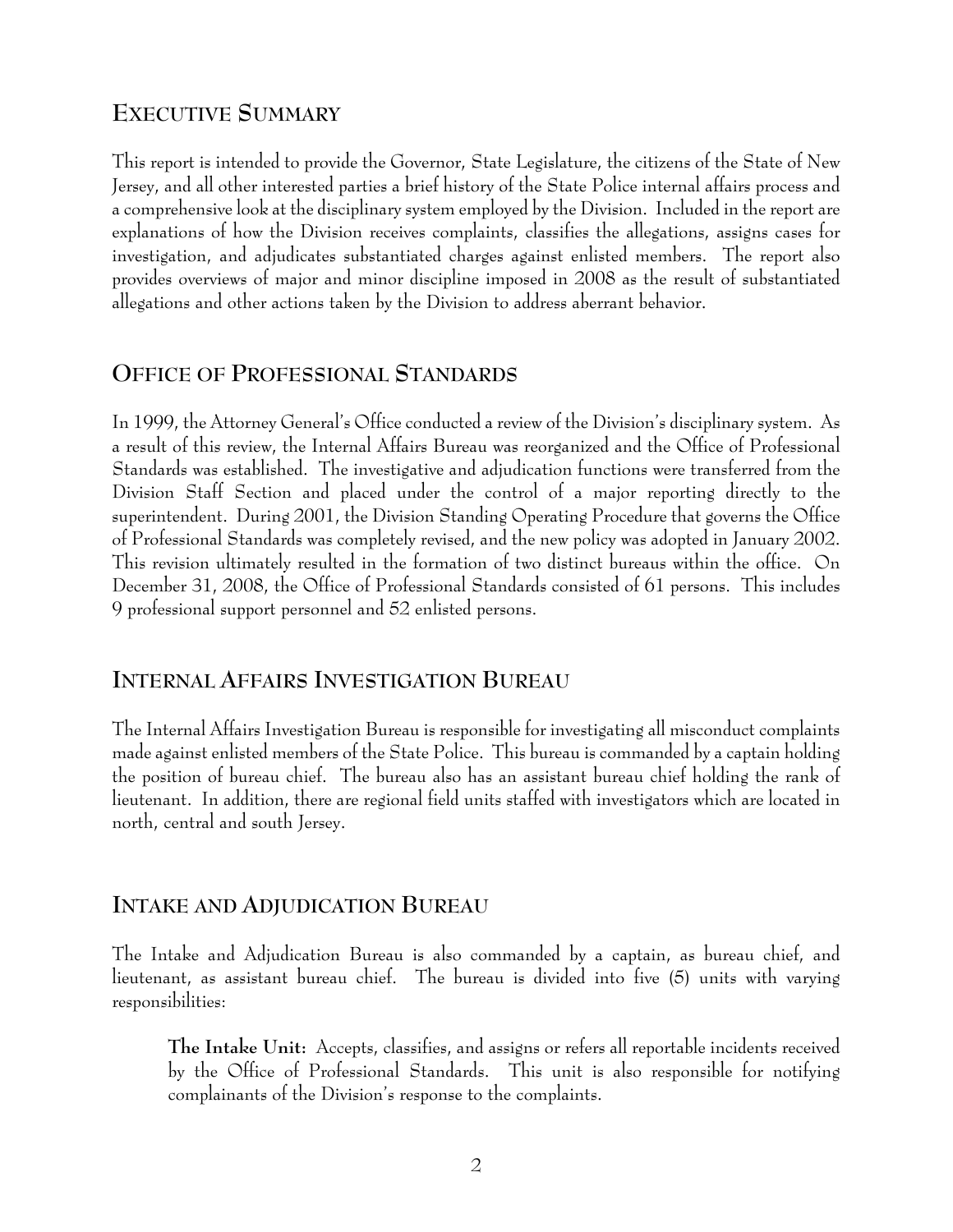**The Administrative Internal Proceedings Unit:** Responsible for the adjudication of substantiated allegations, convening disciplinary hearings, and acts as a liaison between the Office of Professional Standards and the Office of the Attorney General, the Office of State Police Affairs, and the Office of Administrative Law.

**The Management Review Unit:** Responsible for the design, implementation, documentation, evaluation, and improvement of the Division's internal controls. The Unit also assists sections and bureaus in developing systems of review for the cost effective use of resources and reviews all procedures concerning division financial accounts.

**The Staff Inspection Unit:** Responsible for instructing field officers in proper inspection techniques, reviewing inspection reports submitted by field supervisors, conducting evidence and administration inspections of stations and field units, and examining supervisory mobile video recording reviews.

**The Civil Proceedings Unit:** Responsible for recording, classifying, and tracking all civil actions filed against the Division or its individual members. The unit reviews and forwards to the proper agency all requests for legal representation, whether criminal or civil. Further, the unit acts as liaison between the Superintendent's Office, the Chief of Staff, and the Office of Professional Standards Commanding Officer to the appropriate entities of the Attorney General's Office regarding civil litigation matters. In addition, the unit compiles and provides, in a timely and thorough manner, all requests for discovery demands in civil litigation to the Attorney General's Office. The Unit is also charged with researching policies, procedures, training and disciplinary issues in relation to legal matters concerning the Division. Finally, the unit ensures all requests for public records are handled in accordance with the procedures set forth in S.O.P. D4, Open Public Records Act.



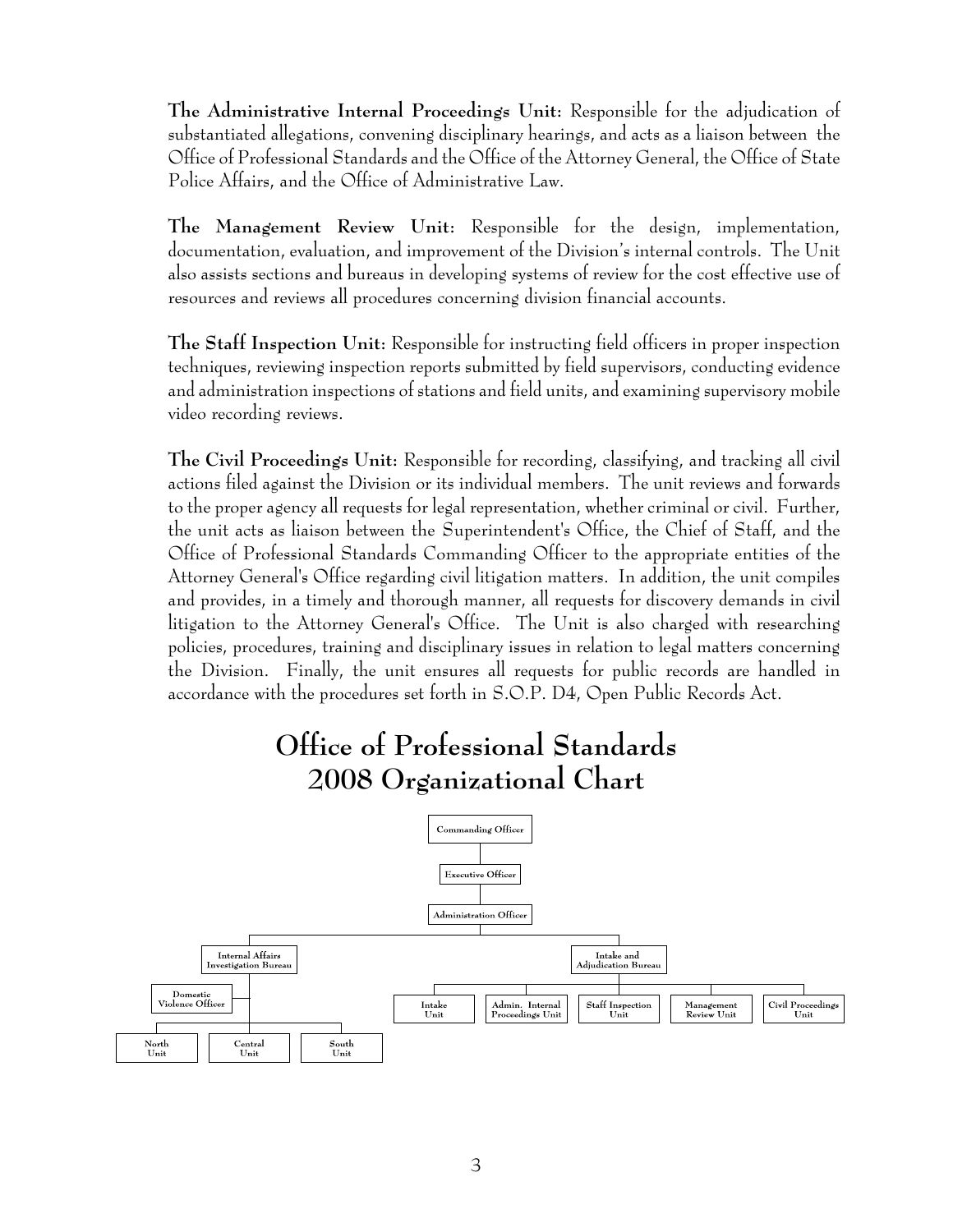# **OFFICE OF STATE POLICE AFFAIRS**

The Office of State Police Affairs, within the Office of the Attorney General, was established by the Attorney General in 1999 as an external entity to the State Police that continues to work jointly with the Division reviewing all complaints, investigations and adjudications handled by the Office of Professional Standards. The Office of State Police Affairs also has the authority and staff to conduct its own investigations as well as to handle matters at the request of the State Police.

In addition to its direct monitoring work, the Office of State Police Affairs functions as the liaison between the State Police, the Independent Monitoring Team, and the Department of Justice's Civil Rights Division.

The commitment by the State of New Jersey, the Attorney General, and the Superintendent to the most thorough, fair, and efficient system possible is demonstrated by the dedication to the investigative and support personnel assigned to the Office of Professional Standards and the development and acquisition of a state of the art information technology case tracking system.

# **STATE POLICE DISCIPLINARY PROCESS**

The New Jersey State Police is a statewide police organization that provides a full range of police services. As an employer, the Division is comprised of four thousand, five hundred and eighty-one (4,581) employees including three thousand and twenty-eight (3,028) sworn members, and one thousand, five hundred and fifty-three  $(1,553)$  civilian members. <sup>1</sup>

Due to the unique mission of the State Police, the Office of Professional Standards is tasked with handling complaints from the public regarding troopers' conduct, as well as allegations of criminal conduct by members.

In 2008, troopers were involved in excess of 1.2 million police/citizen contacts. Many of these interactions were routine; many involved stressful and critical situations.

The disciplinary system of the New Jersey State Police is unique within the state. The New Jersey Supreme Court has recognized:

Unlike the comparably routine issues of discipline that might arise in connection with employees in other departments of state government, the discipline of state troopers implicates not only the proper conduct of those engaged in the most significant aspects of law enforcement, involving the public safety and the apprehension of dangerous criminals, but

**<sup>1</sup> As of December 2008**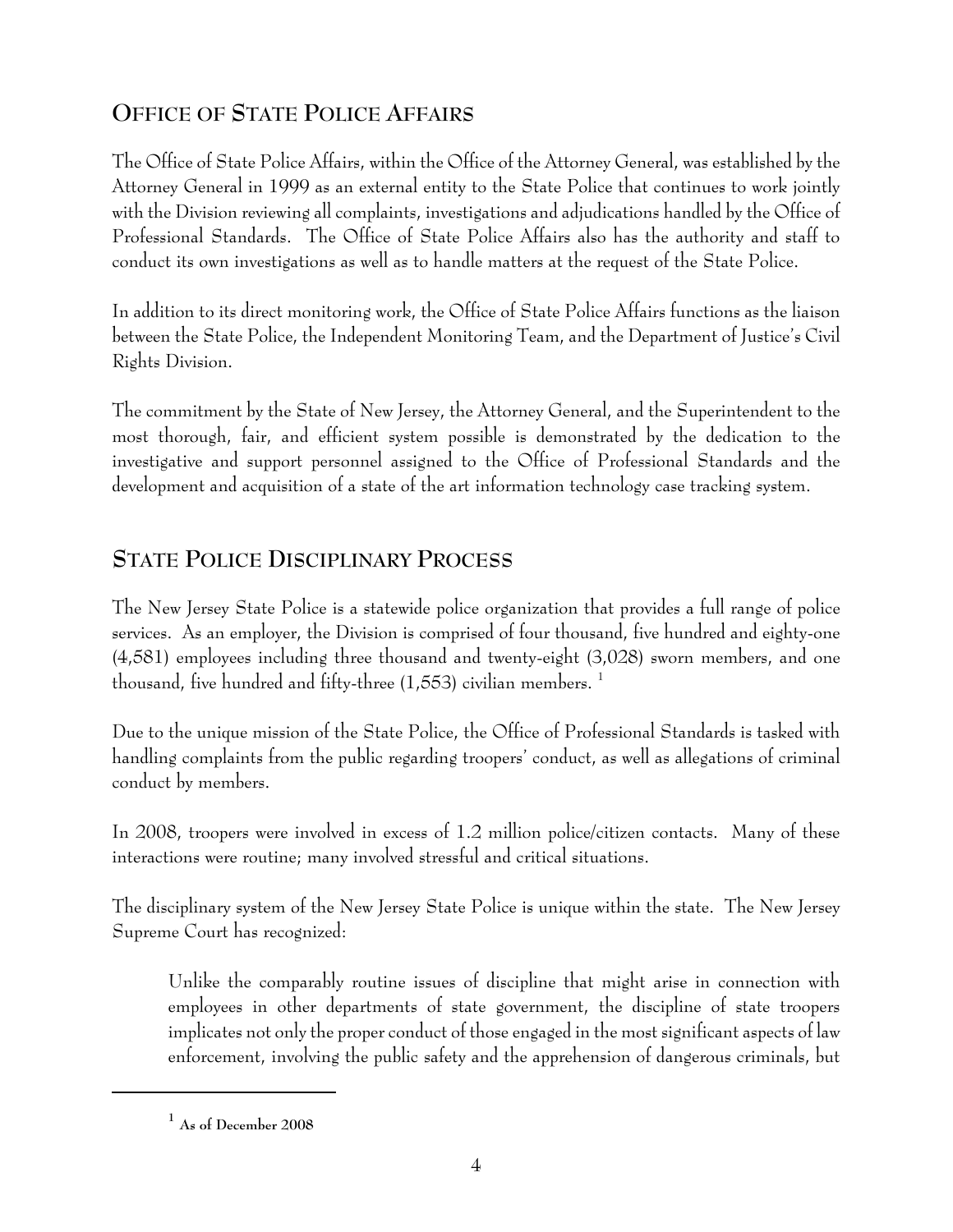also the overall effectiveness, performance standards, and morale of the State Police. As such, discipline of state troopers involves the most profound and fundamental exercise of managerial prerogative and policy.<sup>2</sup>

The statistics and cases embodied in this report represent all disciplinary matters involving troopers. It would be inaccurate to attribute the sum of these statistics and cases to allegations solely arising from citizen complaints alleging line of duty misconduct on the part of a trooper. The statistics also include internally generated allegations of violations of the Division's Rules and Regulations, as well as complaints of misconduct while off duty.

# **COMPLAINT PROCESS**

The New Jersey State Police accepts, reviews, and responds to all complaints received from the public, including anonymous complaints, complaints from third-party witnesses, and complaints from parties not directly involved in the incident.

Complaints may be made in person at any State Police facility, by telephone or fax, or through regular mail. The Office of Professional Standards does not accept direct e-mail complaints; however, other State Agencies do, such as Citizen Services of the Office of the Attorney General, who, in turn, will forward such complaints to the Division of State Police.

The Division continues its commitment to ensuring that members of the public have ease of access to the compliment/complaint system. In 1999, the State Police instituted and advertised a toll free hot line available twenty-four hours a day which goes directly to the Office of Professional Standards. In addition, every on-duty member interacting with the public is required to carry informational brochures and compliment/complaint forms which must be provided to anyone who objects to or compliments the troopers' conduct.

Further, the Office of State Police Affairs, within the Office of the Attorney General, which is external to the State Police, accepts and investigates complaints, providing an alternative to citizens concerned about complaining directly to the State Police. Each of these initiatives has continued to provide citizens significantly more opportunities to provide feedback, compliments or complaints about the operation of the Division and its personnel.

As stated previously, the Intake Unit of the Office of Professional Standards is responsible for receiving, documenting, processing, classifying, and disseminating all complaints against sworn members of the New Jersey State Police alleging misconduct or violations of State Police Rules and Regulations. This includes complaints made by citizens, as well as employment-related disciplinary matters.

**<sup>2</sup> State of New Jersey v. State Troopers Fraternal Association, 134 N.J. 393, 416 (1993)**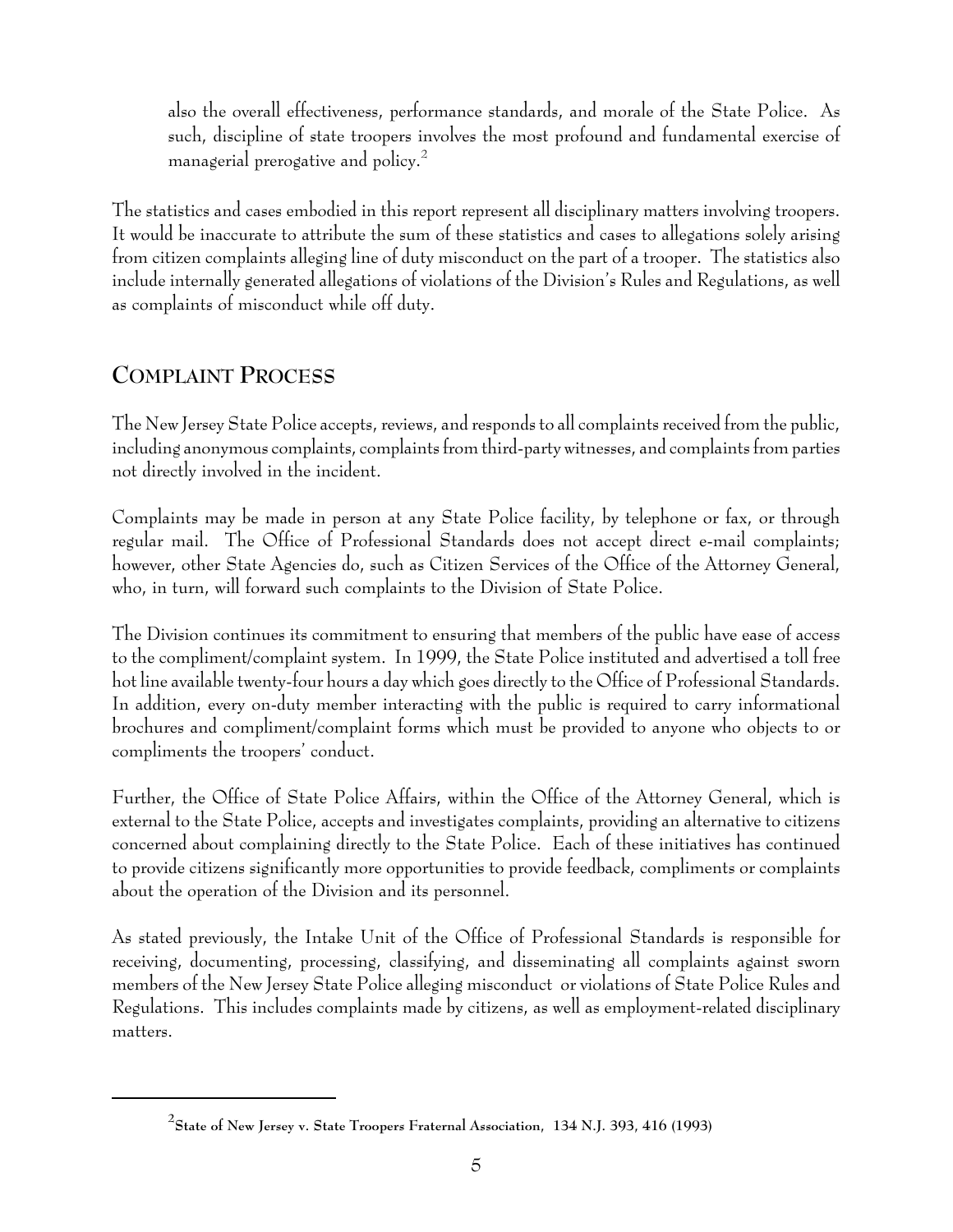During 2008, nine hundred sixty-seven (967) total incidents were reported and classified, as compared to one thousand, eighty-one (1,081\*) in 2007. This represents a 10.5% decrease in the number of reportable incidents received in the year 2008 over those received in the year 2007, while the total number of the Division's enlisted personnel increased by 37 enlisted members, representing a 1.2% increase for the same period.

**\* 2007 incidents adjusted to reflect inclusion of referrals.**



#### **Five Year Comparison of Number of Incidents Reported**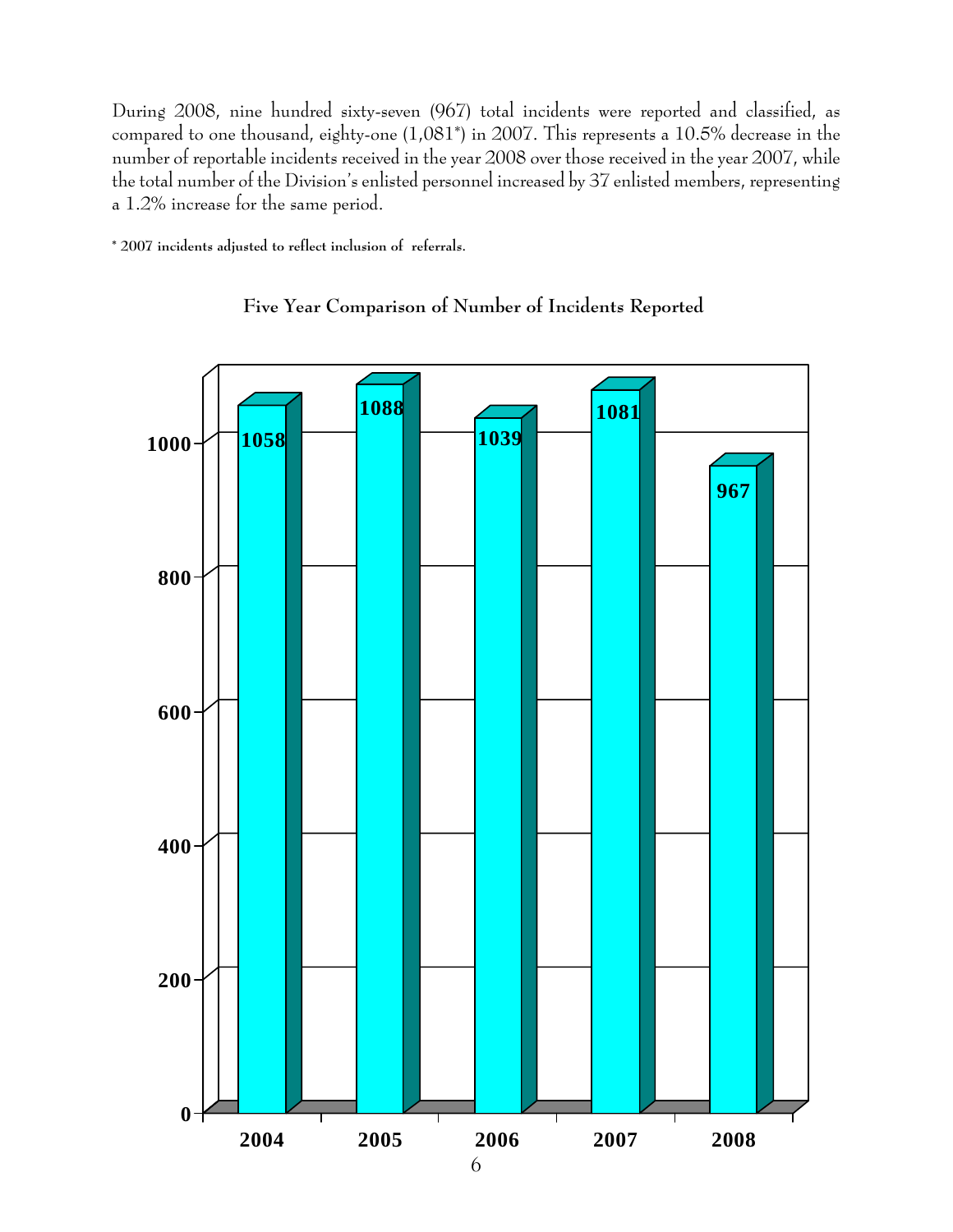# **CLASSIFICATION OF REPORTED INCIDENTS**

When incidents are reported to the Office of Professional Standards, they are placed in one of seven categories after being reviewed by the Office of Professional Standards Command Staff members.

#### **MISCONDUCT**

If the Division receives a complaint that a trooper has committed a serious, willful, or wanton violation of the Division's Rules and Regulations, Standing Operating Procedures, or any applicable federal or state statutes, the matter is classified as Administrative Misconduct, and an Internal Investigation is initiated.

#### **PERFORMANCE**

When a complaint is reviewed and it is determined that an enlisted member of the Division may have committed a minor infraction, the matter is classified as a Performance Issue. These matters are returned to the member's command for resolution. The command is required to assign a supervisor not in the member's direct chain of command to handle the complaint. The supervisor is required to submit a Performance Incident Disposition Report to the Office of Professional Standards through his/her chain of command detailing the corrective actions taken to resolve the issue.

#### **ADMINISTRATIVE**

When the Office of Professional Standards' review of the reported incident reveals that a trooper has not violated any of the Division's Rules and Regulations, Standing Operating Procedures, or applicable federal or state laws, the incident is classified as an Administrative matter.

#### **EQUAL EMPLOYMENT OPPORTUNITY/ AFFIRMATIVE ACTION INVESTIGATIONS AND/OR COMPLIANCE INVESTIGATIONS**

When the Division's Office of Equal Employment Opportunity conducts an investigation in which allegations are substantiated against an enlisted member, or when the Compliance Unit within the Human Resource Management Bureau detects and substantiates a violation of the Division's medical leave policy, the cases are forwarded to the Office of Professional Standards for adjudication and disciplinary action.

#### REFERRALS

When the Division receives a complaint which does not involve a member of the New Jersey State Police, it refers the complaint to the proper authority and documents the transaction in the IA Pro database as a Non Reportable Incident.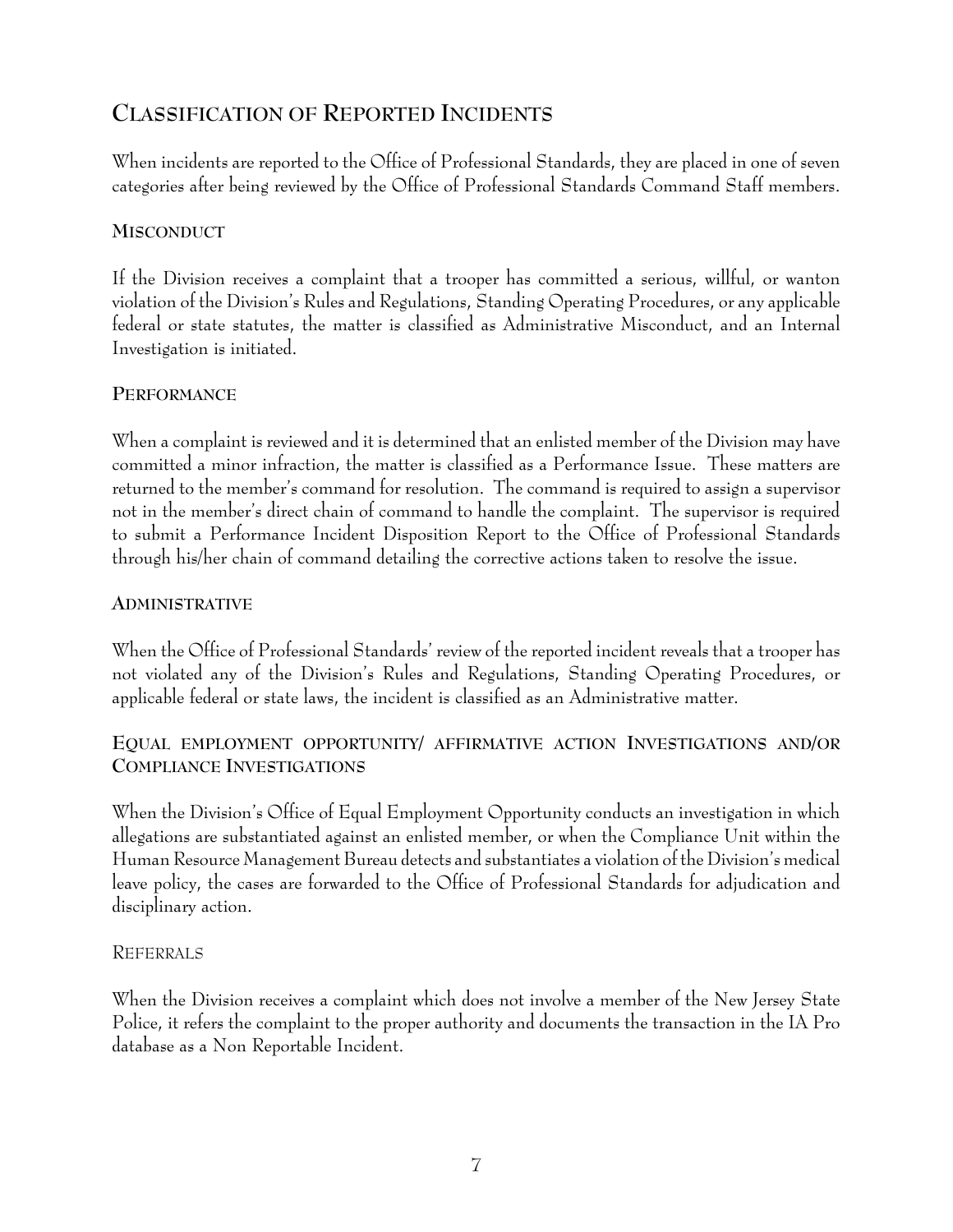#### **SHOOTING REVIEWS**

When a Division member is involved in a shooting, it is documented as an investigation and investigated by the Attorney General's Shooting Response Team and the State Police Major Crimes Unit. When the Major Crimes Unit completes their investigation, the case is reviewed by the Intake Unit for any violation of New Jersey State Police Rules and Regulations or Standing Operating Procedures.

|                                                | 2004  | 2005     | 2006           | 2007           | 2008           |
|------------------------------------------------|-------|----------|----------------|----------------|----------------|
| <b>MISCONDUCT</b>                              | 407   | 413      | 345            | 276            | 293            |
| PERFORMANCE                                    | 232   | 277      | 220            | 290            | 226            |
| <b>ADMINISTRATIVE ISSUES</b>                   | 414   | 398      | 472            | 503            | 408            |
| <b>COMPLIANCE</b>                              | 4     | $\Omega$ | $\Omega$       | $\Omega$       | 0              |
| EEO/AA INVESTIGATIONS                          | 1     | $\Omega$ | $\overline{2}$ | 9              | 9              |
| NON-REPORTABLE INCIDENTS /<br><b>REFERRALS</b> |       |          |                | $\overline{2}$ | 29             |
| <b>SHOOTING REVIEWS</b>                        |       |          |                |                | $\overline{2}$ |
| <b>TOTALS</b>                                  | 1,058 | 1,088    | 1,039          | $*1,081$       | 967            |

# **Five Year Breakdown of Incident Classifications**

**\* 2007 incidents adjusted to reflect inclusion of fourteen (14) referrals. Inclusion of referrals in 2007 ensures consistent comparability with prior years 2004 through 2006.** 

### **ORIGIN OF COMPLAINTS**

In 2008, of the two hundred and ninety-three (293) total misconduct complaints, two hundred and eighteen (218) (74%) were initiated by members of the public, and seventy-five (75) (26%) were initiated internally. Of the misconduct complaints initiated by the public, eighty-five (85) (29%) involved citizens who had been arrested or issued a motor vehicle summons by a member of the State Police. In addition, the Office of Professional Standards received two hundred and twenty-six (226) reportable incidents which were classified as Performance Issues; two hundred and thirteen (213) (94%) of these complaints were initiated by members of the public and thirteen (13) (6%) were initiated internally.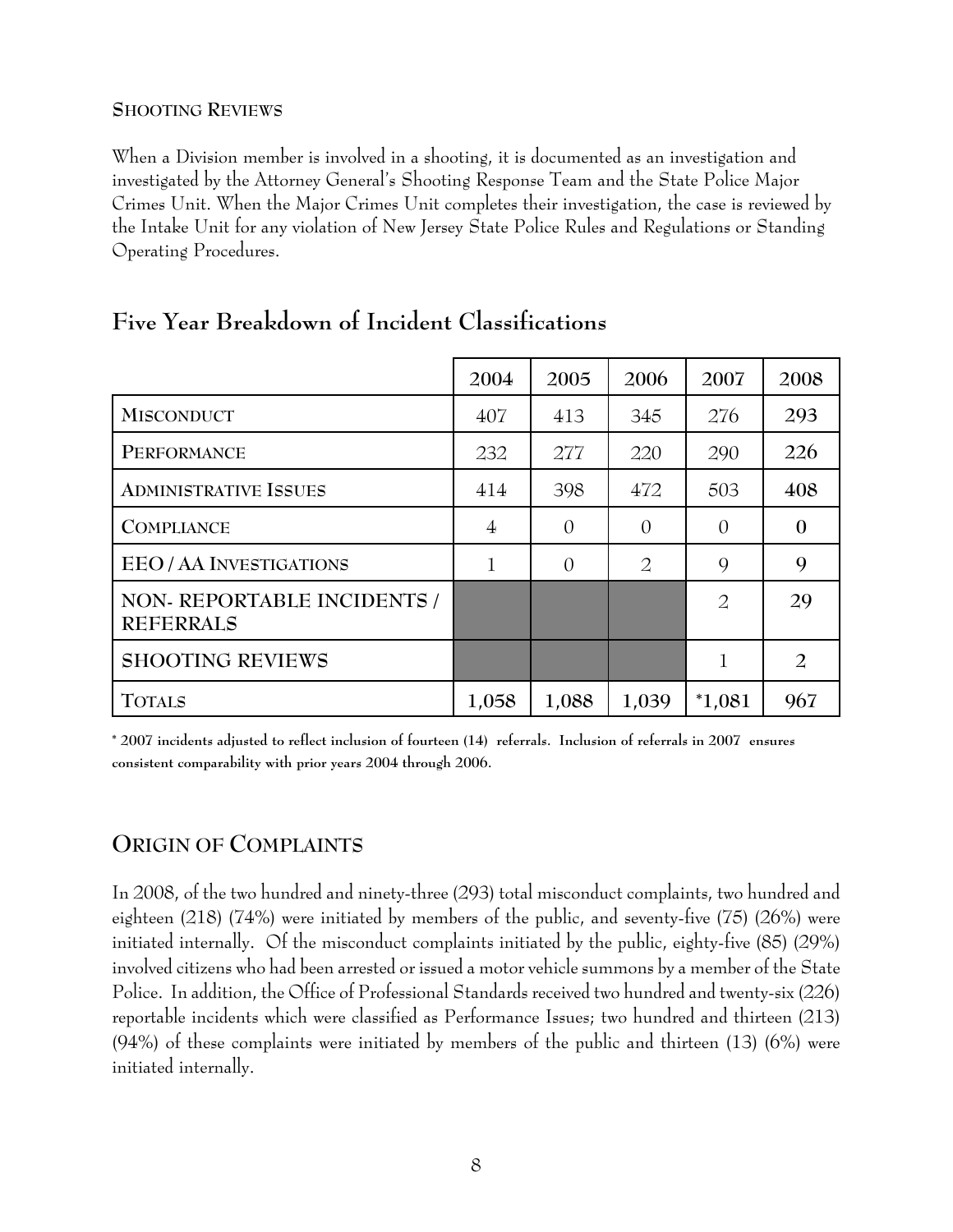In 2007, of the two hundred and seventy-six (276) total misconduct complaints, one hundred and eighty-seven (187) (68%) were initiated by members of the public, and eighty-seven (89) (32%) were initiated internally. Of the misconduct complaints initiated by the public, one hundred and twentynine (129) (69%) involved citizens who had been arrested or issued a motor vehicle summons by a member of the State Police. In addition, the Office of Professional Standards received two hundred and eighty-nine (290) reportable incidents which were classified as Performance Issues; two hundred and sixty-eight (268) (92%) of these complaints were initiated by members of the public and twentytwo (22) (8%) were initiated internally.

In 2006, of the three hundred and forty-five (345) total misconduct complaints, two hundred and twenty-six (226) (66%) were initiated by members of the public and one hundred and nineteen (119) (34%) were initiated internally. Of the misconduct complaints initiated by the public, one hundred and thirty-one (131) (58%) involved citizens who had been arrested or issued a motor vehicle summons by a member of the State Police. In addition, the Office of Professional Standards received two hundred and twenty (220) reportable incidents which were classified as Performance Issues; one hundred and ninety-eight (198) (90%) of these complaints were initiated by members of the public and twenty-two (22) (10%) were initiated internally.

In 2005, of the four hundred and thirteen (413) total misconduct complaints, two hundred and eighty-six (286) (69%) were initiated by members of the public and one hundred and twenty-seven (127) (31%) were initiated internally. Of the misconduct complaints initiated by the public, one hundred and fifty-two (152) (53%) involved citizens who had been arrested or issued a motor vehicle summons by a member of the State Police. In addition, the Office of Professional Standards received two hundred and seventy-seven (277) reportable incidents which were classified as Performance Issues; two hundred and fifty-one (251) (91%) of these complaints were initiated by members of the public and twenty-six (26) (9%) were initiated internally.

In 2004, of the four hundred and seven (407) total misconduct complaints, three hundred and one (301) (74%) were initiated by members of the public and one hundred and six (106) (26%) were initiated internally. Of the misconduct complaints initiated by the public, one hundred and fifty-six (156) (52%) involved citizens who had been arrested or issued a motor vehicle summons by a member of the State Police. In addition, the Office of Professional Standards received two hundred and thirty-two (232) reportable incidents which were classified as Performance Issues; two hundred and thirteen (213) (92%) of these complaints were initiated by members of the public and nineteen (19) (8%) were initiated internally.

For the purposes of the chart displayed on the following page, the cumulative number of Performance Issues and Misconduct Complaints is being used.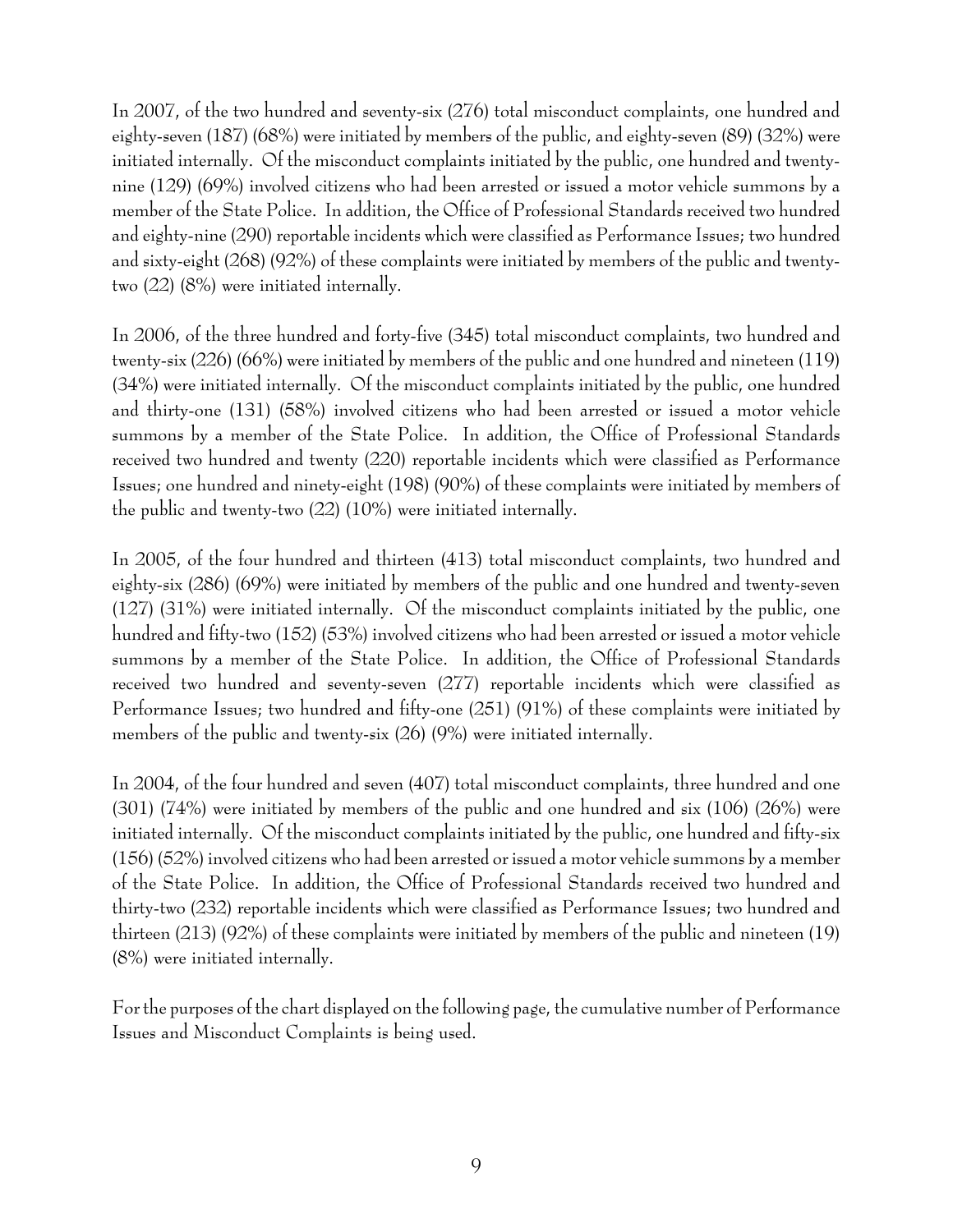# **FIVE YEAR COMPARISON OF COMPLAINT SOURCES**

# **FOR MISCONDUCT AND PERFORMANCE MATTERS**

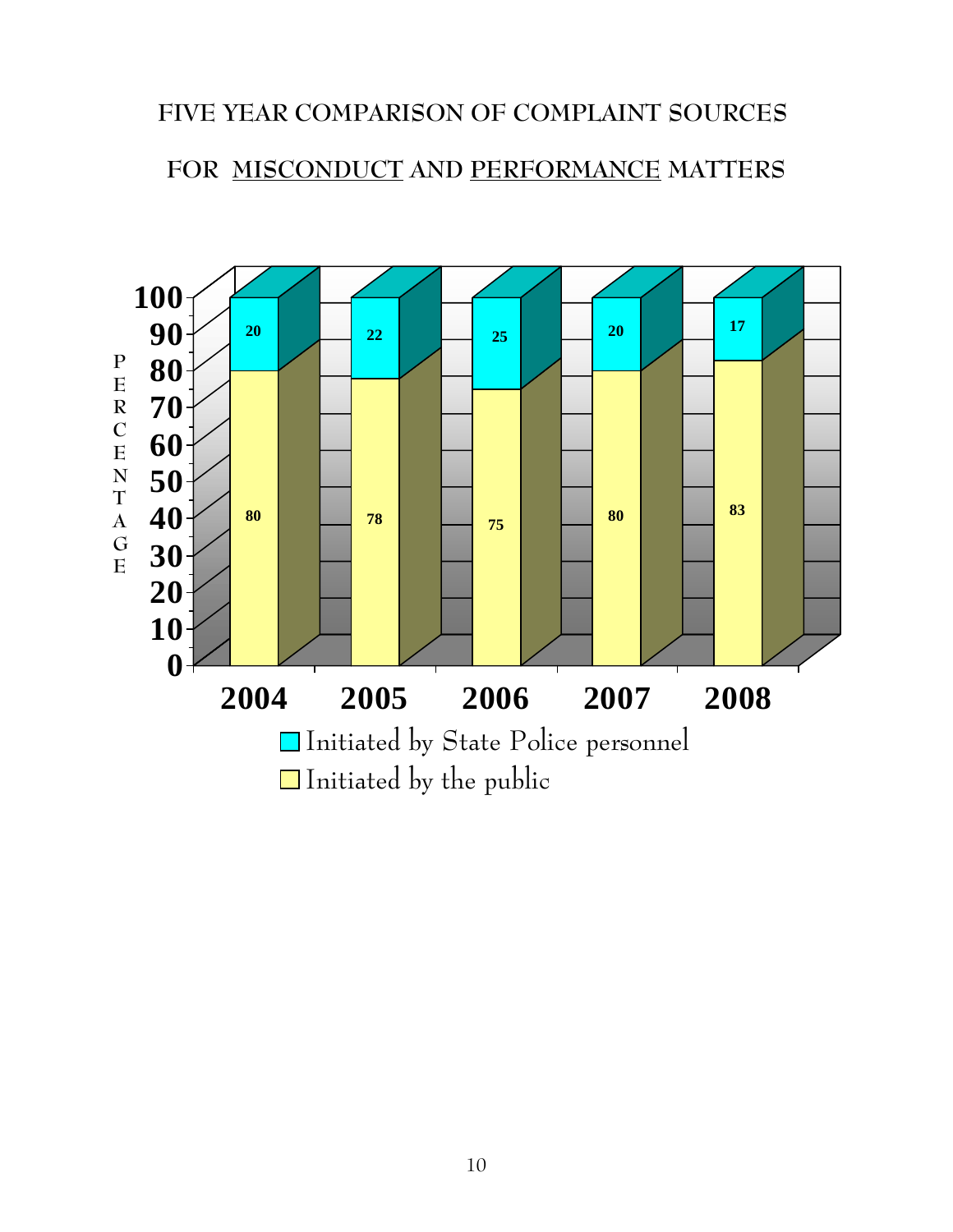### **CRIMINAL PROCEEDINGS INVOLVING DIVISION MEMBERS**

The Office of Professional Standards also investigates all matters in which a member of the State Police has become the subject of a criminal proceeding. Criminal proceedings arise in a variety of ways. They can be initiated as a result of an investigation by Office of Professional Standards personnel; they may be the result of state or federal criminal investigations; they may arise from offduty matters; or they may be the result of counter-complaints filed against a trooper by a defendant, after the defendant has been arrested or charged by a trooper.

The following paragraphs outline the criminal matters pending against members of the Division between January 1, 2008, and December 31, 2008. Each matter is also the subject of a pending internal investigation.

#### **LINE OF DUTY: CITIZEN INITIATED CRIMINAL MATTERS**

On occasion, criminal charges are filed by citizens against members of the Division for incidents alleged to have occurred on-duty. Most are filed by individuals who were charged with motor vehicle and/or criminal offenses by a member. These cases are reviewed, and a determination is made as to whether the members' actions were within the scope of their official duties and therefore legally defendable.

During 2008, no criminal charges were brought against Division members by citizens for onduty conduct.

#### **ON-DUTY CONDUCT: STATE POLICE OR OTHER LAW ENFORCEMENT AGENCY INITIATED PROCEEDINGS**

In some cases, a member is criminally charged for on-duty conduct by the State Police or other law enforcement agency and/or there has been a finding that the member's behavior fell outside the scope of the member's official duties.

During 2008, no criminal charges were brought against Division members by the State Police or other law enforcement agencies for on-duty conduct.

#### **OFF-DUTY CONDUCT**

These cases represent criminal or disorderly persons offenses filed against Division members acting in an off-duty capacity and not related in any way to the performance of their State Police duties. During 2008, the following off-duty incidents were investigated:

Member pleaded guilty to acting to his personal discredit and to the discredit of the Division by engaging in questionable conduct off duty. The member was arrested for disorderly conduct while under the influence of alcoholic beverages. The member subsequently pleaded guilty in Municipal Court. The member was suspended for 57 days.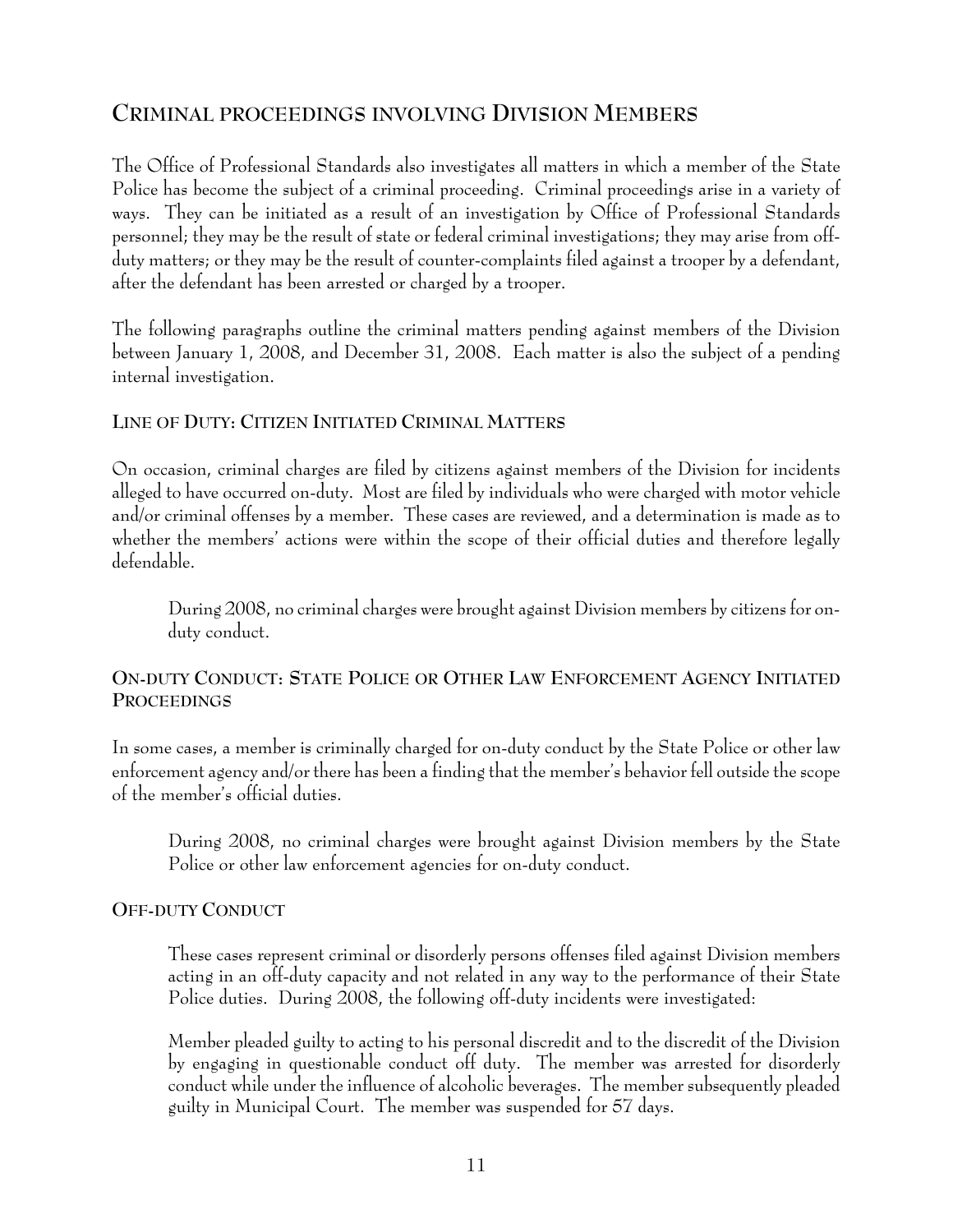Member acted to his personal discredit and to the discredit of the Division by engaging in questionable conduct off-duty. The member was arrested for aggravated assault as result of choking, punching and kicking the victim, causing serious bodily injury. The member failed to be reenlisted by the Division.

Although some of the above criminal charges have been judicially dismissed, the troopers involved may still face Division administrative charges.

# **ASSIGNMENT OF INVESTIGATIONS**

Of the two hundred and ninety-three (293) misconduct cases assigned in 2008, two hundred and ninety (290) were assigned to Internal Affairs Bureau investigators, and three (3) were referred to the Office of State Police Affairs for investigation.

The investigative process assesses the propriety of all conduct during the incident in which the alleged misconduct occurred. If, during the course of an investigation, there is an indication that misconduct occurred other than that alleged, the Office of Professional Standards will also investigate the additional potential misconduct to its logical conclusion. In addition, if a citizen requests to withdraw a previously made complaint, the investigation is continued with or without the assistance of the citizen to ensure proper trooper conduct.

# **ALLEGATIONS AND OUTCOMES**

All complaints are categorized based on the alleged offense. As of September 1, 2000, completed investigations, upon review by the Superintendent, are determined to have one of the following four dispositions:

| <b>SUBSTANTIATED</b>         |                      | an allegation is determined to be "substantiated" if a<br>preponderance of the evidence shows a member violated State<br>Police rules, regulations, protocols, standing operating<br>procedures, directives, or training.                  |
|------------------------------|----------------------|--------------------------------------------------------------------------------------------------------------------------------------------------------------------------------------------------------------------------------------------|
| <b>UNFOUNDED</b>             | $\ddot{\phantom{a}}$ | an allegation is determined to be "unfounded" if a preponderance<br>of the evidence shows that the alleged misconduct did not occur.                                                                                                       |
| <b>EXONERATED</b>            | $\ddot{\cdot}$       | an allegation is determined to be "exonerated" if a preponderance<br>of the evidence shows the alleged conduct did occur but did not<br>violate State Police rules, regulations, standing operating<br>procedures, directives or training. |
| <b>INSUFFICIENT EVIDENCE</b> | $\cdot$              | an allegation is determined to be "insufficient evidence" when<br>there is insufficient evidence to decide whether the alleged act<br>occurred.                                                                                            |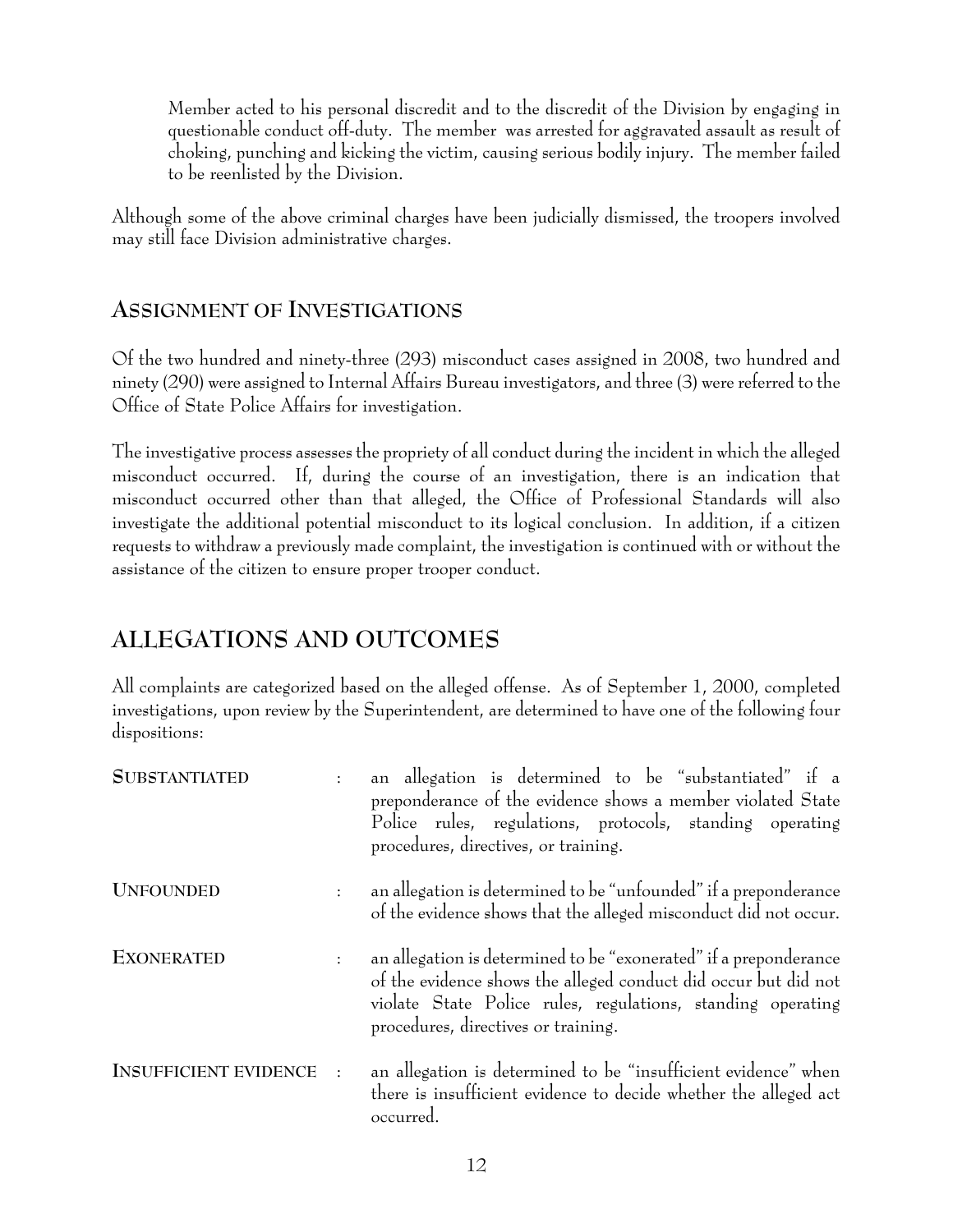# **MISCONDUCT INVESTIGATIONS OPENED IN 2008**

There were two hundred and ninety-three (293) misconduct investigations opened in 2008. The following paragraphs report the status of these cases. Of these cases, two hundred and eighteen (218) were initiated as the result of citizen complaints and seventy-five (75) cases were opened because of complaints made by State Police supervisors or other members.

Of the two hundred and eighteen (218) citizen initiated investigations, fifty-three (53) (24%) remain active, fifty (50) (23%) are in the review process or pending discipline, one hundred and two (102) (47%) have been completed, and thirteen (13) (6%) have been suspended pending court action or other administrative action. Of the one hundred and two (102) completed, fifteen (15) (15%) resulted in substantiated primary or secondary allegations.

Of the seventy-five (75) complaints initiated by State Police supervisors or members twenty-one (21) (28%) remain active, eighteen (18) (24%) are in the review process or pending discipline, thirty-four (34) (45%) have been completed, and two (2) (3%) have been suspended pending court action or other administrative action. Of the thirty-four (34) completed, twenty (20) (59%) resulted in substantiated primary or secondary allegations.

# **SUMMARY OF NEW COMPLAINTS:**

The following table summarizes the total number of complaints received by the Office of Professional Standards during the year 2008 that resulted in Internal Investigations, the origin of the complaints, the total number of Principals (members of the Division who have been identified as the subjects of the investigations), and the general categories of the allegations.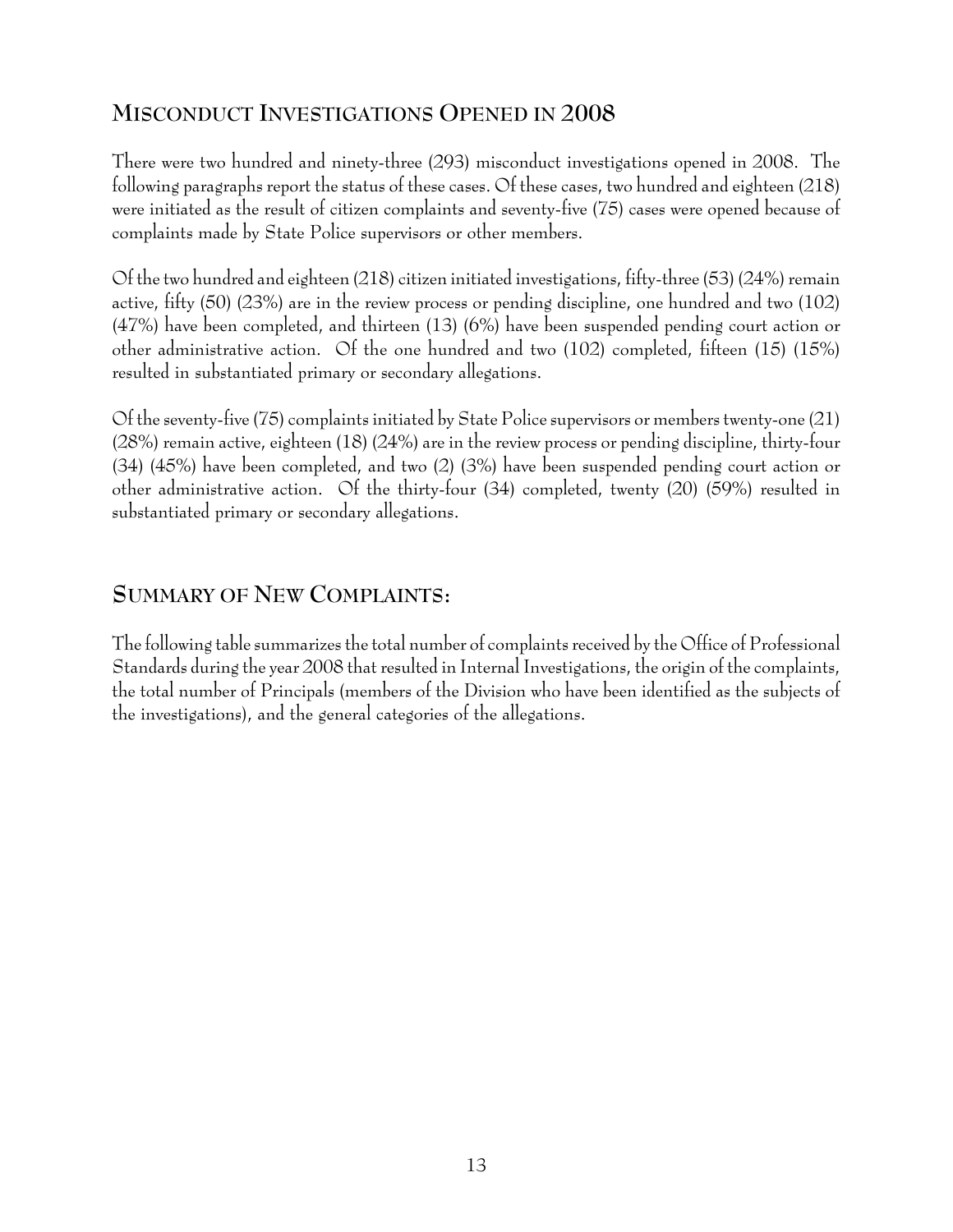| 2008 Cases Received by Category for Internal Investigation |                         |                                  |                  |  |  |
|------------------------------------------------------------|-------------------------|----------------------------------|------------------|--|--|
| Complaint<br>Classification*                               | Origin                  | Principals<br>(Involved Members) |                  |  |  |
|                                                            | Public                  | SP                               |                  |  |  |
| Improper Search                                            | 3                       | $\mathbf{1}$                     | $\overline{I}$   |  |  |
| Theft                                                      | $\overline{5}$          | $\mathbf{1}$                     | $\overline{I}$   |  |  |
| Assault                                                    | $\overline{a}$          | $\mathbf{1}$                     | $\overline{5}$   |  |  |
| Excessive Force                                            | 36                      | $\mathbf{1}$                     | 78               |  |  |
| Differential<br>Treatment                                  | 73                      | $\boldsymbol{0}$                 | 100              |  |  |
| Other Harassment                                           | $\overline{\mathbf{4}}$ | $\mathbf{1}$                     | 8                |  |  |
| Domestic Violence                                          | 9                       | 6                                | 16               |  |  |
| Drug Violation                                             | $\boldsymbol{0}$        | $\boldsymbol{0}$                 | $\boldsymbol{0}$ |  |  |
| Alcohol Violation                                          | $\mathbf{1}$            | $\overline{5}$                   | 6                |  |  |
| Failure to Perform<br>Duty                                 | $\overline{5}$          | 8                                | 15               |  |  |
| Driving Violation                                          | 2                       | 2                                | 5                |  |  |
| Attitude and<br>Demeanor                                   | 11                      | $\boldsymbol{0}$                 | 11               |  |  |
| Admin. Violations                                          | $\overline{a}$          | 20                               | $24\,$           |  |  |
| Other                                                      | 65                      | 29                               | 138              |  |  |
| <b>TOTALS</b>                                              | 218                     | ${\bf 75}$                       | 420              |  |  |

**\* In 2008, OPS imposed a hierarchy matrix regarding classification of cases to provide consistency to the classification process. Each reportable incident report receives one classification. Some cases contain multiple allegations.**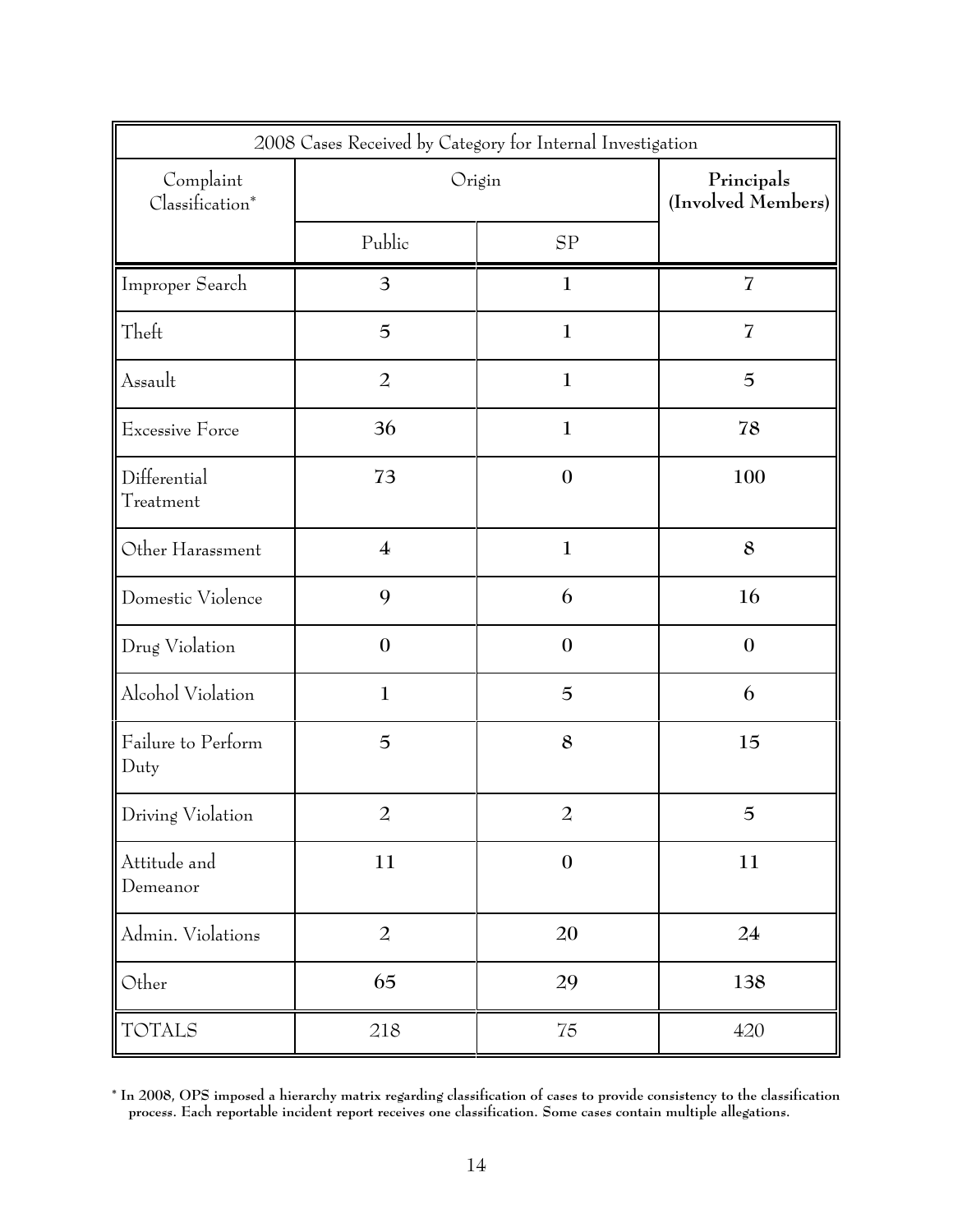# **COMPLETED DISCIPLINE**

The State Police disciplinary system provides for three formal dispositions of substantiated violations of Rules and Regulations. They are:

| <b>GENERAL DISCIPLINARY HEARING</b> | may result in termination, suspension of any<br>duration imposed by the Superintendent,<br>and/or a reduction in rank and/or grade |
|-------------------------------------|------------------------------------------------------------------------------------------------------------------------------------|
| SUMMARY DISCIPLINARY HEARING        | may result in a suspension of up to 30 days                                                                                        |
| <b>MINOR DISCIPLINE</b>             | may result in a suspension of up to 5 days                                                                                         |

# **SYNOPSIS OF MAJOR DISCIPLINE**

The following is a synopsis of discipline imposed as a result of General Disciplinary Hearings convened during the calendar year 2008:

Member pleaded guilty to acting to his personal discredit and to the discredit of the Division by engaging in questionable conduct while off-duty. Specifically, the member was found to be in possession of CDS and subsequently pleaded guilty to possession of CDS  $(3<sup>rd</sup>$  Degree) in Superior Court. The member forfeited his right to public employment as part of a plea arrangement and was terminated from the NJSP.

Member pleaded guilty to acting to his personal discredit and to the discredit of the Division by engaging in questionable conduct off-duty specifically by failing to report possible misconduct and criminal activity of another member of the Division. The member was suspended for 538 days.

Member pleaded guilty to acting to his personal discredit and to the discredit of the Division by engaging in questionable conduct off-duty. The member was arrested for driving his personal vehicle while under the influence of alcoholic beverages and subsequently pleaded guilty in Municipal Court. The member was suspended for 195 days.

Member resigned from the State Police prior to the imposition of discipline for acting to his personal discredit and to the discredit of the Division by engaging in questionable conduct onduty. On more than one occasion, the member was found to be accessing inappropriate web sites from a Division computer.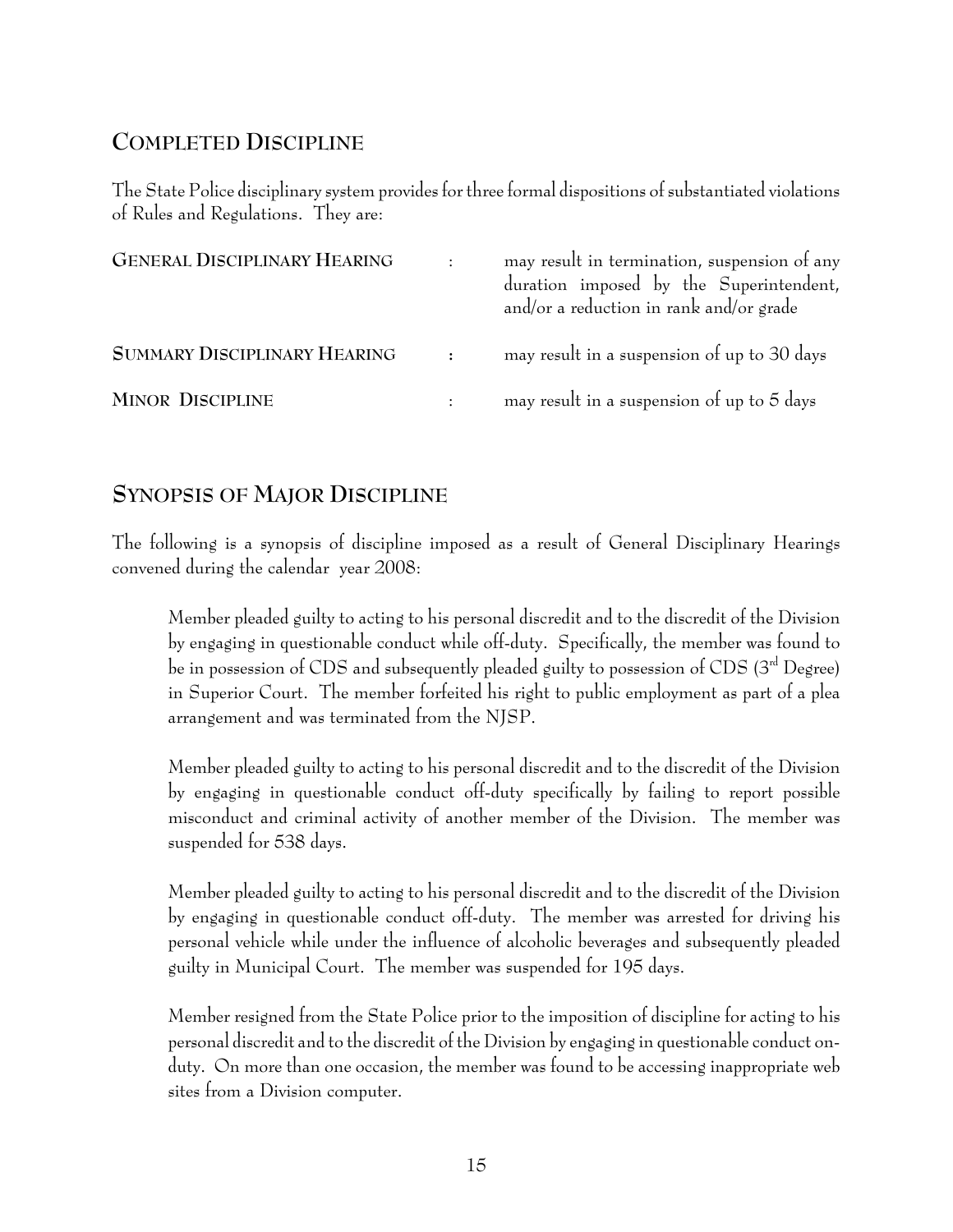Member pleaded guilty to acting to his personal discredit and to the discredit of the Division by engaging in questionable conduct off-duty. The member was arrested for disorderly conduct while under the influence of alcoholic beverages. The member subsequently pleaded guilty in Municipal Court. The member was suspended for 57 days.

Member acted to his personal discredit and to the discredit of the Division by engaging in questionable conduct off-duty. The member was arrested for aggravated assault as result of choking, punching and kicking the victim, causing serious bodily injury. The member failed to be reenlisted by the Division.

Member acted to his personal discredit and to the discredit of the Division by engaging in questionable conduct off-duty. The member was issued several motor vehicle summons for his careless operation of his personal vehicle while under the influence of alcoholic beverages and subsequent motor vehicle accident. The member failed to be reenlisted by the Division.

Member pleaded guilty to acting to his personal discredit and to the discredit of the Division by engaging in questionable conduct off-duty, specifically by engaging in improper conduct relating to gambling. The member was suspended for 933 days.

Member acted to his personal discredit and to the discredit of the Division by engaging in questionable conduct off-duty. The member was charged and subsequently found guilty of resisting arrest and simple assault in Municipal Court. These charges were related to a Domestic Violence incident. The member was suspended for 512 days and was separated from the Division.

Member acted to his personal discredit and to the discredit of the Division by engaging in questionable conduct off-duty. The member was involved in a two-car motor vehicle accident and subsequently departed the scene. The member failed to report his involvement in the accident as required and made false or misleading statements regarding the incident. The member was suspended for 368 days and was separated from the Division

Member acted to his personal discredit and to the discredit of the Division by engaging in questionable conduct off-duty. The member was criminally charged with Stalking and Harassment as a result of a Domestic Violence incident and subsequently found guilty of Obstruction of Justice in Municipal Court. The member was suspended for 775 days and was separated from the Division.

Member acted to his personal discredit and to the discredit of the Division by engaging in questionable conduct off-duty. The member during a domestic violence incident became physical and threatened the victim with his service weapon. The member was guilty in Superior Court of committing acts of Domestic Violence. The member was suspended for 1326 days and was separated from the Division.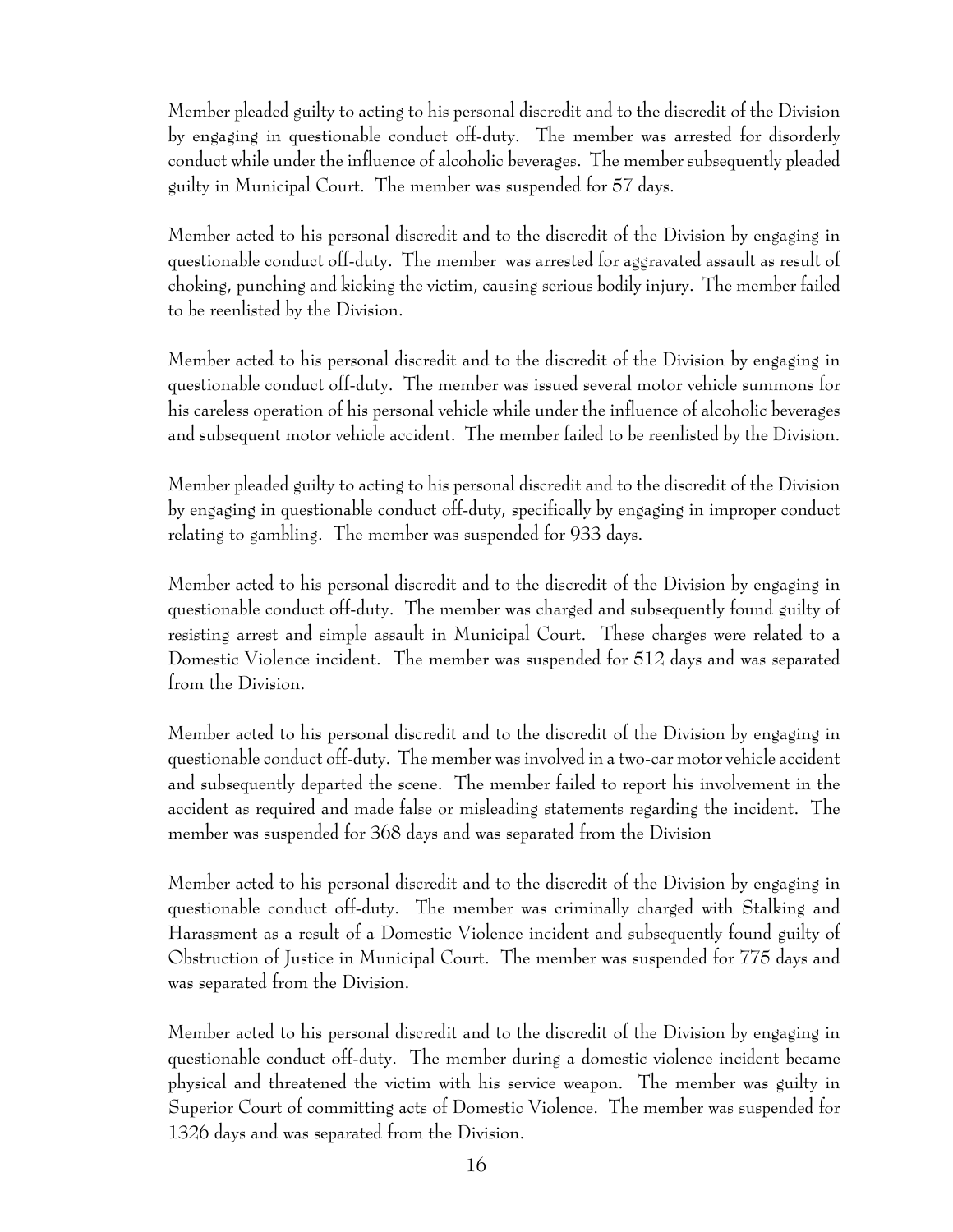The following is a synopsis of discipline imposed as a result of Summary Disciplinary Hearings convened during the calendar year 2008:

Member pleaded guilty to acting to his personal discredit and to the discredit of the Division by engaging in questionable conduct on-duty specifically by accessing inappropriate web sites from a Division computer. The member was suspended for 20 days.

Member pleaded guilty to acting to his personal discredit and to the discredit of the Division by engaging in questionable conduct on-duty specifically by utilizing improper level of force during an arrest. The member was suspended for 20 days.

Member was found guilty of acting to his personal discredit and to the discredit of the Division by engaging in questionable conduct on-duty, specifically by engaging in loud and threatening behavior while at the troop physician's office. The member also made false statements to his supervisor's regarding his duty status. The member was suspended for 20 days.

Member pleaded guilty to acting to his personal discredit and to the discredit of the Division by engaging in questionable conduct on-duty specifically by consuming an alcoholic beverage while in uniform and providing an alcoholic beverage to another uniformed member of the Division. The member was suspended for 10 days.

Member was found guilty of acting to his personal discredit and to the discredit of the Division by directing a subordinate to improperly dispose of evidence relative to an ongoing criminal investigation. The member was suspended for 10 days.

Member pleaded guilty to acting to his personal discredit and to the discredit of the Division by engaging in questionable conduct off-duty specifically for his unauthorized use of division transportation. Additionally, the member consumed alcoholic beverages while utilizing the vehicle. The member was suspended for 15 days.

Member pleaded guilty to acting to his personal discredit and to the discredit of the Division by engaging in questionable conduct on-duty specifically by accessing inappropriate web sites from a Division computer. The member was suspended for 10 days.

 Member pleaded guilty to acting to his personal discredit and to the discredit of the Division by engaging in questionable conduct off-duty specifically for engaging in a physical confrontation and for failing to take proper police action during an action which reasonably required such action. The member also failed to properly report through proper channels a matter which the Division takes cognizance. The member was suspended for 20 days**.**

Member pleaded guilty to acting to his personal discredit and to the discredit of the Division by engaging in questionable conduct on-duty specifically by accessing inappropriate web sites from a Division computer. The member was suspended for 20 days.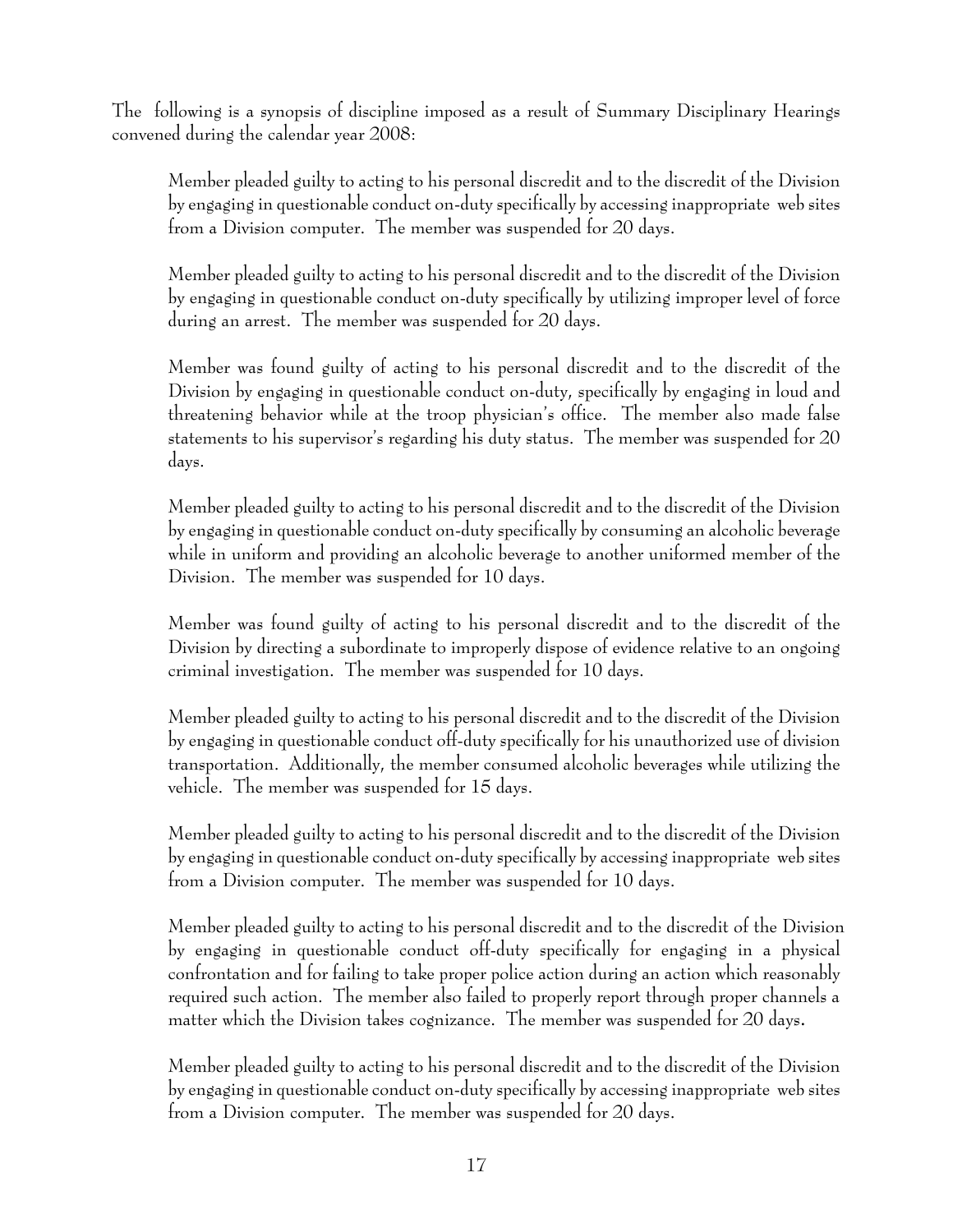Member pleaded guilty to acting to his personal discredit and to the discredit of the Division by engaging in questionable conduct on-duty specifically by accessing inappropriate web sites from a Division computer. The member was suspended for 20 days.

Member pleaded guilty to acting to his personal discredit and to the discredit of the Division by engaging in questionable conduct on-duty specifically by utilizing a NJSP Mobile Data Computer to improperly access the Criminal Justice System (CJIS). The full disclosure inquiry information was accessed without having a legitimate law enforcement purpose and was subsequently disseminated to a friend. The member was suspended for 10 days.

Member pleaded guilty to acting to his personal discredit and to the discredit of the Division by performing his supervisory duty in a culpably inefficient manner. Specifically the member failed to intervene after observing two (2) subordinate members of his squad consume alcoholic beverages while on duty and in uniform. The member was suspended for 15 days.

Member pleaded guilty to acting to his personal discredit and to the discredit of the Division by engaging in questionable conduct on-duty specifically by uttering a racially derogatory remark while in the presence of enlisted members of the Division. The location of the incident was an extension of the workplace, and therefore, a violation of the State of New Jersey Anti-Discrimination Policy. The member was suspended for 10 days.

Member pleaded guilty to acting to his personal discredit and to the discredit of the Division by engaging in questionable conduct off-duty specifically by violating a retail store policy in regard to handling store merchandise. The member's friend was subsequently arrested for theft. The member was suspended for 29 days.

Member pleaded guilty to acting to his personal discredit and to the discredit of the Division by engaging in questionable conduct off-duty specifically by associating with persons known to the member to be involved in criminal activity. The member was suspended for six (6) days.

Member pleaded guilty to acting to his personal discredit and to the discredit of the Division by engaging in questionable conduct on-duty specifically by improperly disposing of drug paraphernalia. The member was suspended for seven (7) days.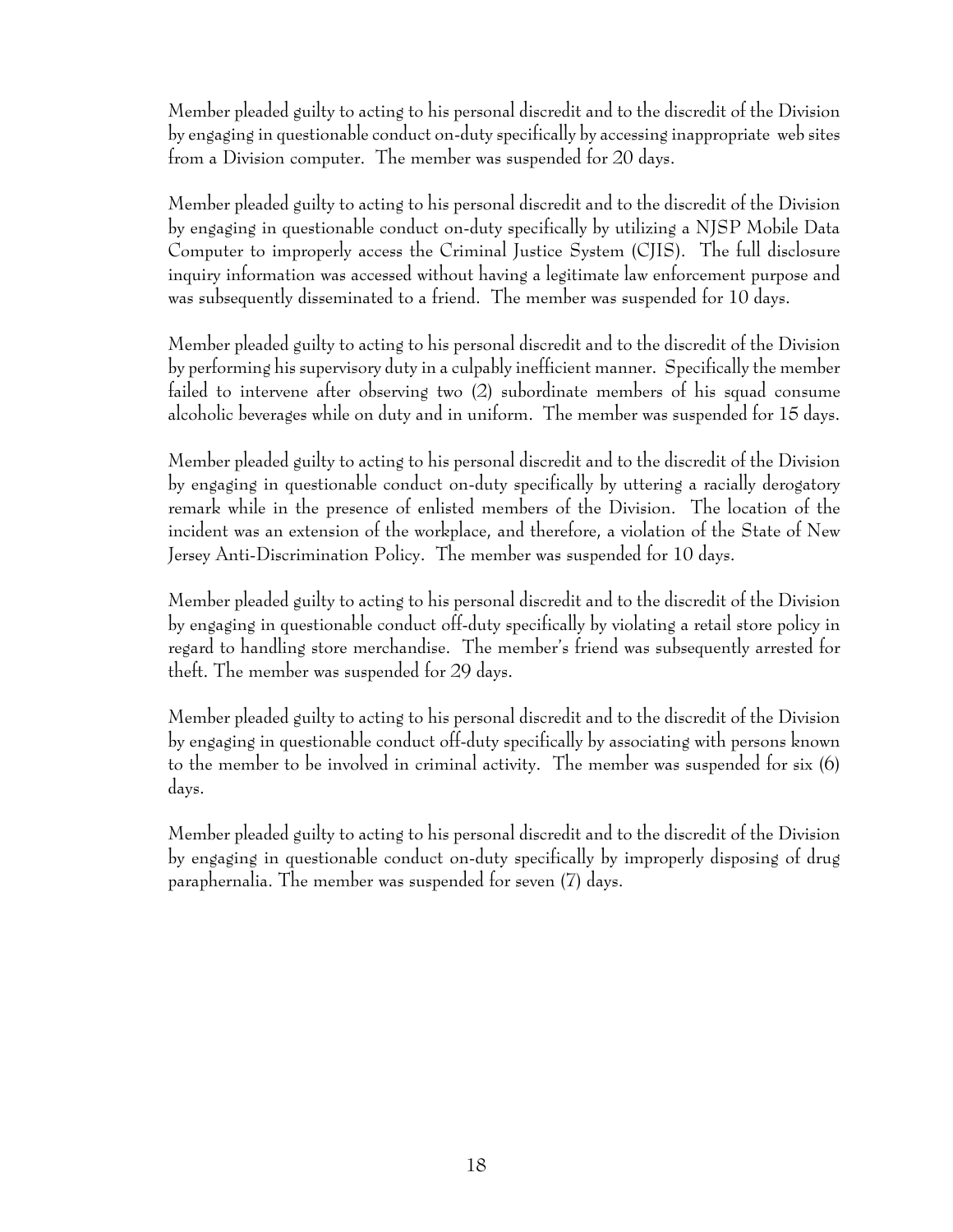#### **SYNOPSIS OF MINOR DISCIPLINE**

During the year 2008, in addition to disciplinary hearings, there were forty-seven (47) Written Reprimands issued by the Superintendent for a variety of offenses. These include suspensions from zero (0) to five (5) days. The following is a synopsis of Written Reprimands<sup>3</sup> issued by the Superintendent:

For Failure to Safeguard Equipment (Body Armor).

For Failure to Safeguard Equipment (SP Identification and Billfold).

For Failure to Safeguard Equipment (Off-duty Badge).

For the Culpably Inefficient Manner in Which He Completed a Pursuit Incident Report.

For Failing to Properly Weigh the Need to Apprehend a Suspect Against the Risk to Public Safety During a Motor Vehicle Pursuit.

For Failure to Safeguard Equipment(SP Identification and Billfold).

For Failure to Safeguard Equipment(SP Identification and Billfold).

For Failure to Safeguard Equipment(SP Identification and Billfold).

For Failure to Render Aid in a Timely Fashion.

For Failure to Maintain a Court Subpoena Log.

For Failure to Safeguard Equipment (SP Laser Unit).

Failure to Obtain Authorization for Outside Employment.

For Failure to Safeguard Issued Duty Weapon. (Written Reprimand W/5 Day Suspension).

For Culpable Inefficiency and Failure to Comply with Overtime Detail Procedures. (Written Reprimand W/5 Day Suspension).

For Failure to Comply with Station Pass List Procedures.

**<sup>3</sup> Some issued Written Reprimands encompass multiple violations.**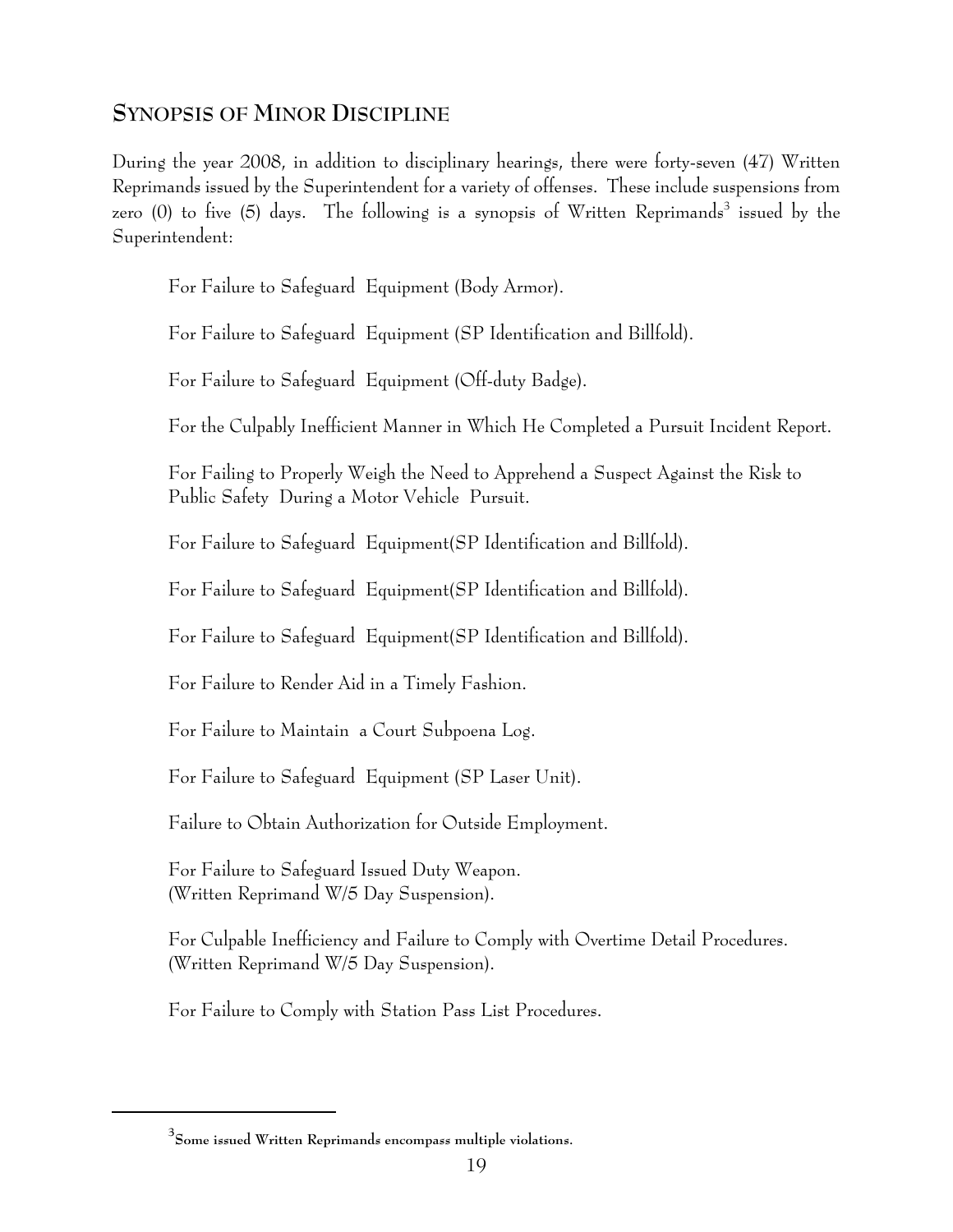For Inappropriate Actions Toward Another Member. (Written Reprimand W/5 Day Suspension).

For Consuming Alcohol While On-duty and in Uniform. (Written Reprimand W/5 Day Suspension).

For Violation of MVR Procedures, Motor Vehicle Stop Procedures, and Failure to Document Patrol Chart. (Written Reprimand W/5 Day Suspension).

 For Submitting a False Daily Activity Patrol Log and Failing to Obtain Authorization for Outside Employment.

For Failure to Properly Secure Prisoner Resulting with an Escape from Custody.

For an Unauthorized Use of Division Transportation.

For Questionable Conduct Off-duty (Domestic Dispute).

For Violation of the Pursuit Policy. The Member Engaged in Questionable Pursuit Tactics and Failed to Recognize the Need to Terminate the Pursuit. (Written Reprimand W/5 Day Suspension).

For Unsafe Operation of Personal Vehicle and Engaging in a Verbal Altercation with Another Enlisted Member.

For Unsafe Operation of Personal Vehicle and Engaging in a Verbal Altercation with Another Enlisted Member.

For Failure to Call in MV Stop, Failure to Document Patrol Chart, and Failure to Activate Assigned MVR.

For Failure to Call in a Motor Vehicle Stop. (Written Reprimand W/3 Day Suspension).

For Failure to Notify the Division of Prescribed Medications.

For Failure to Safeguard Off-duty Badge and Holder.

For Unauthorized Use of Assigned Troop Transportation, Involving a Motor Vehicle Accident. (Written Reprimand W/5 Day Suspension).

For Failure to Comply with MVR Procedures.

For Failure to Safeguard Non-photo Portion of Issued Identification.

Disobey a Direct Order and Absent Without Leave.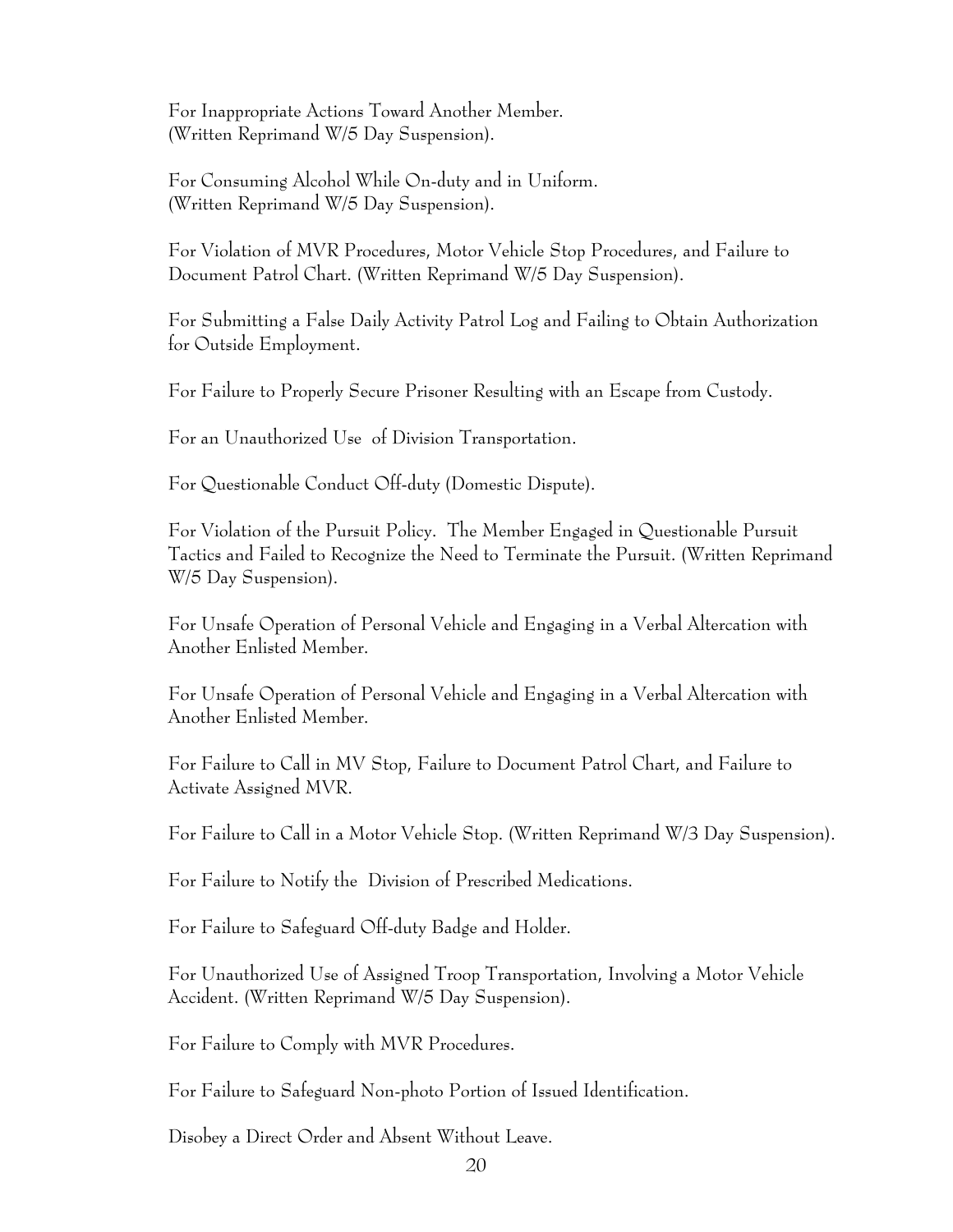For Failure to Renew Registration on Personal Vehicle. (Written Reprimand W/3 Day Suspension).

For Violation of State Anti-discrimination Policy, Inappropriate Age-based Remarks. (Written Reprimand W/5 Day Suspension).

For Committing a Motor Vehicle Violation (Speeding) in the State of Virginia.

For Failure to Safeguard Issued State Police Identification Cards and Off-duty Badge.

For Failure to Call-in a Motor Vehicle Stop and for Failing to Document the Stop on the Daily Activity Patrol Log. (Written Reprimand W/2 Day Suspension).

For Making Two (2) Separate Disparaging Remarks While On-duty. (Written Reprimand W/2 Day Suspension).

For Failure to Call-in a Motor Vehicle Stop in a Timely Manner.

For Failure to Activate MVR and Failure to Notify ODU of His Arrival at a Motor Vehicle Stop.

For Improperly Placing a Class "A" Hat on a Suspect in Custody and Memorializing the Act with a Division Owned Camera. (Written Reprimand W/2 Day Suspension).

For Improper and Excessive Use of State Owned Cellular Telephone. (Written Reprimand W/2 Day Suspension).

For Failure to Safeguard Issued State Police Identification and Billfold.

For Being Habitually Late for Scheduled Duty.

For Improper Use of a Division Owned Computer, specifically by Creating and Transmitting an Inappropriate Image as a Means of Humor.

For Improperly Critiquing the Performance of Higher Ranking NJSP Commissioned Officers via GroupWise E-mail.

The intake and disposition of complaints is an ongoing process. During internal investigations, cases may be reclassified as a result of information obtained during the investigatory process. During the year, the Division consistently shares case data with the Office of State Police Affairs as well as the Office of the Attorney General. Due to the fluid nature of internal investigations and the directions taken during internal investigations, slight numerical differences may exist if compared historically.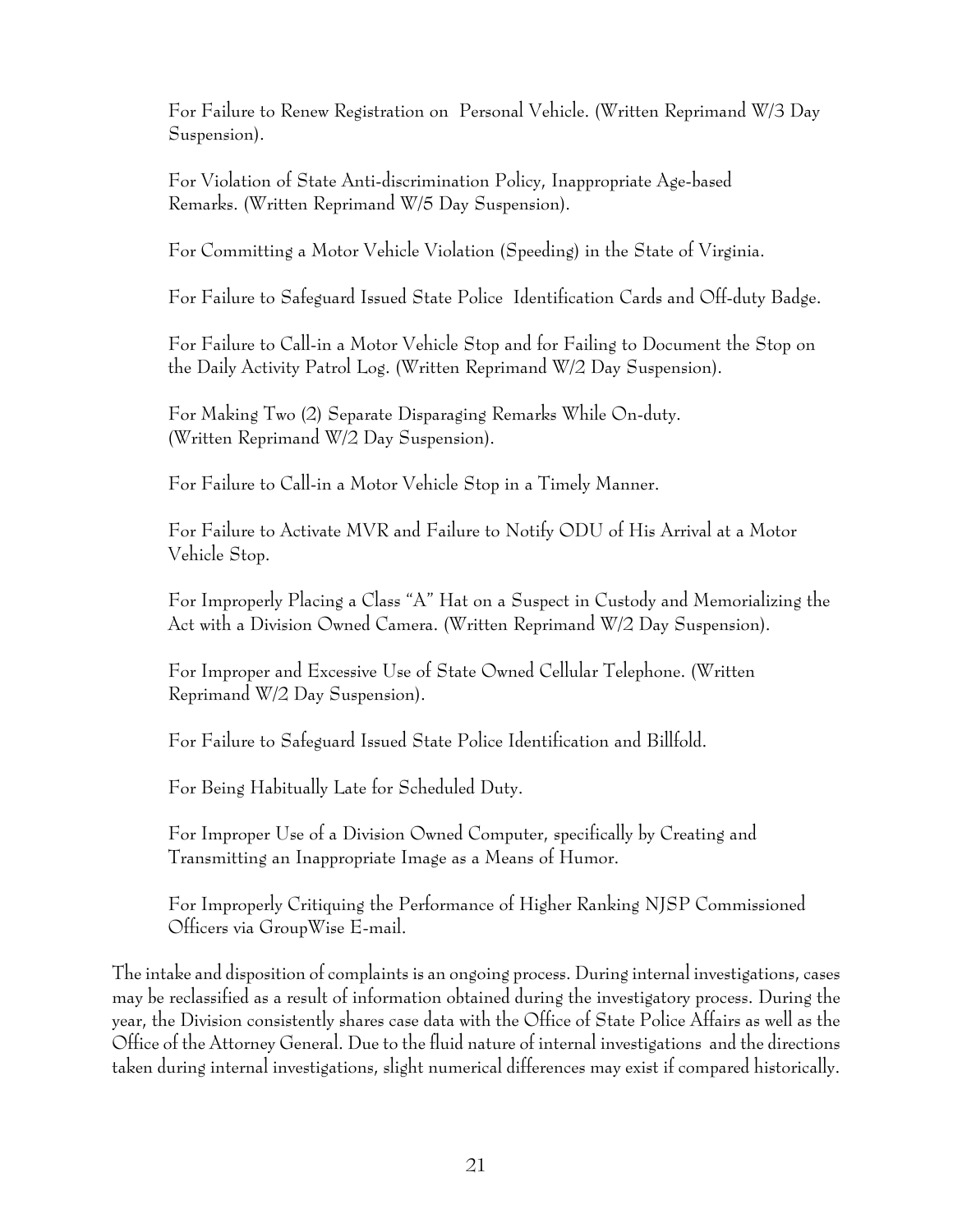The following chart contains a summary of all disciplinary actions undertaken in misconduct cases completed during the period from January 1, 2008, through December 31, 2008:

# **SUMMARY OF COMPLETED CASES REPORTING PERIOD: JANUARY 1, 2008 THROUGH DECEMBER 31, 2008**

| <b>CORRECTIVE ACTIONS TAKEN FOR CASES BY CATEGORY IN YEAR 20084</b> |                                                           |                                                     |                                                              |                                                              |                                    |  |  |
|---------------------------------------------------------------------|-----------------------------------------------------------|-----------------------------------------------------|--------------------------------------------------------------|--------------------------------------------------------------|------------------------------------|--|--|
| <b>COMPLAINT</b><br><b>CLASSIFICATION</b>                           | COUNSELING/<br><b>PERFORMANCE</b><br><b>NOTICE ISSUED</b> | <b>WRITTEN</b><br><b>REPRIMAND</b><br><b>ISSUED</b> | <b>SUMMARY</b><br><b>DISCIPLINARY</b><br><b>HEARING HELD</b> | <b>GENERAL</b><br><b>DISCIPLINARY</b><br><b>HEARING HELD</b> | <b>NO FURTHER</b><br><b>ACTION</b> |  |  |
| <b>IMPROPER SEARCH</b>                                              | $\bf{0}$                                                  | $\bf{0}$                                            | $\bf{0}$                                                     | $\bf{0}$                                                     | $\overline{2}$                     |  |  |
| <b>THEFT</b>                                                        | $\mathbf{1}$                                              | $\bf{0}$                                            | $\bf{0}$                                                     | $\bf{0}$                                                     | $\overline{2}$                     |  |  |
| <b>ASSAULT</b>                                                      | $\bf{0}$                                                  | $\bf{0}$                                            | $\bf{0}$                                                     | $\mathbf{0}$                                                 | $\mathbf{1}$                       |  |  |
| <b>EXCESSIVE FORCE</b>                                              | $\overline{2}$                                            | $\bf{0}$                                            | $\bf{0}$                                                     | $\mathbf{1}$                                                 | 25                                 |  |  |
| <b>DIFFERENTIAL TREATMENT</b>                                       | $\overline{7}$                                            | $\bf{0}$                                            | $\bf{0}$                                                     | $\bf{0}$                                                     | 49                                 |  |  |
| <b>OTHER HARASSMENT</b>                                             | $\bf{0}$                                                  | $\bf{0}$                                            | $\bf{0}$                                                     | $\bf{0}$                                                     | 1                                  |  |  |
| <b>DOMESTIC VIOLENCE</b>                                            | $\bf{0}$                                                  | $\mathbf{2}$                                        | $\bf{0}$                                                     | 3 <sup>5</sup>                                               | $\overline{7}$                     |  |  |
| <b>DRUG VIOLATION</b>                                               | $\bf{0}$                                                  | $\bf{0}$                                            | $\bf{0}$                                                     | $\bf{0}$                                                     | $\mathbf{0}$                       |  |  |
| <b>ALCOHOL VIOLATION</b>                                            | $\bf{0}$                                                  | $\bf{0}$                                            | $\mathbf{1}$                                                 | $\mathbf{1}$                                                 | $\bf{0}$                           |  |  |
| <b>FAILURE TO PERFORM DUTY</b>                                      | $\mathbf{1}$                                              | $\mathbf{1}$                                        | $\mathbf{1}$                                                 | 1 <sup>6</sup>                                               | 4                                  |  |  |
| <b>DRIVING VIOLATION</b>                                            | $\mathbf{1}$                                              | $\overline{2}$                                      | $\bf{0}$                                                     | 1 <sup>7</sup>                                               | 3                                  |  |  |
| <b>ATTITUDE AND DEMEANOR</b>                                        | $\overline{2}$                                            | $\mathbf{2}$                                        | $\bf{0}$                                                     | $\bf{0}$                                                     | 10                                 |  |  |
| <b>ADMIN. VIOLATION</b>                                             | $\mathbf{2}$                                              | 14                                                  | $\overline{\mathbf{4}}$                                      | 1 <sup>8</sup>                                               | 8                                  |  |  |
| <b>FALSE ARREST</b>                                                 | $\bf{0}$                                                  | $\bf{0}$                                            | $\bf{0}$                                                     | $\bf{0}$                                                     | $\bf{0}$                           |  |  |
| <b>NON-REPORTABLE INCIDENT</b>                                      | $\bf{0}$                                                  | $\mathbf{0}$                                        | $\bf{0}$                                                     | $\mathbf{0}$                                                 | $\mathbf{0}$                       |  |  |
| <b>OTHER</b>                                                        | 8                                                         | 11                                                  | 10 <sup>9</sup>                                              | 910                                                          | 57                                 |  |  |
| <b>TOTALS</b>                                                       | 24                                                        | 32                                                  | 16                                                           | 17                                                           | 169                                |  |  |

<sup>&</sup>lt;sup>4</sup> Number indicates the highest level of intervention per case; only one category per case.

**Number indicates the highest level of intervention per case; only one category per case. <sup>5</sup> Two members resigned as part of criminal plea agreements and one member was terminated as a result of a General Disciplinary Hearing.**

**<sup>6</sup> One member was dropped as a result of the re-enlistment process, prior to the imposition of discipline.**

**<sup>7</sup> One member was dropped as a result of the re-enlistment process, prior to the imposition of discipline.**

**<sup>8</sup> One member was dropped as a result of the re-enlistment process, prior to the imposition of discipline.**

**<sup>9</sup> One member resigned and one member retired prior to the imposition of discipline.**

**<sup>10</sup> One member resigned, one member retired and two members were dropped as a result of the re-enlistment process, all of which occurred prior to the imposition of discipline.**